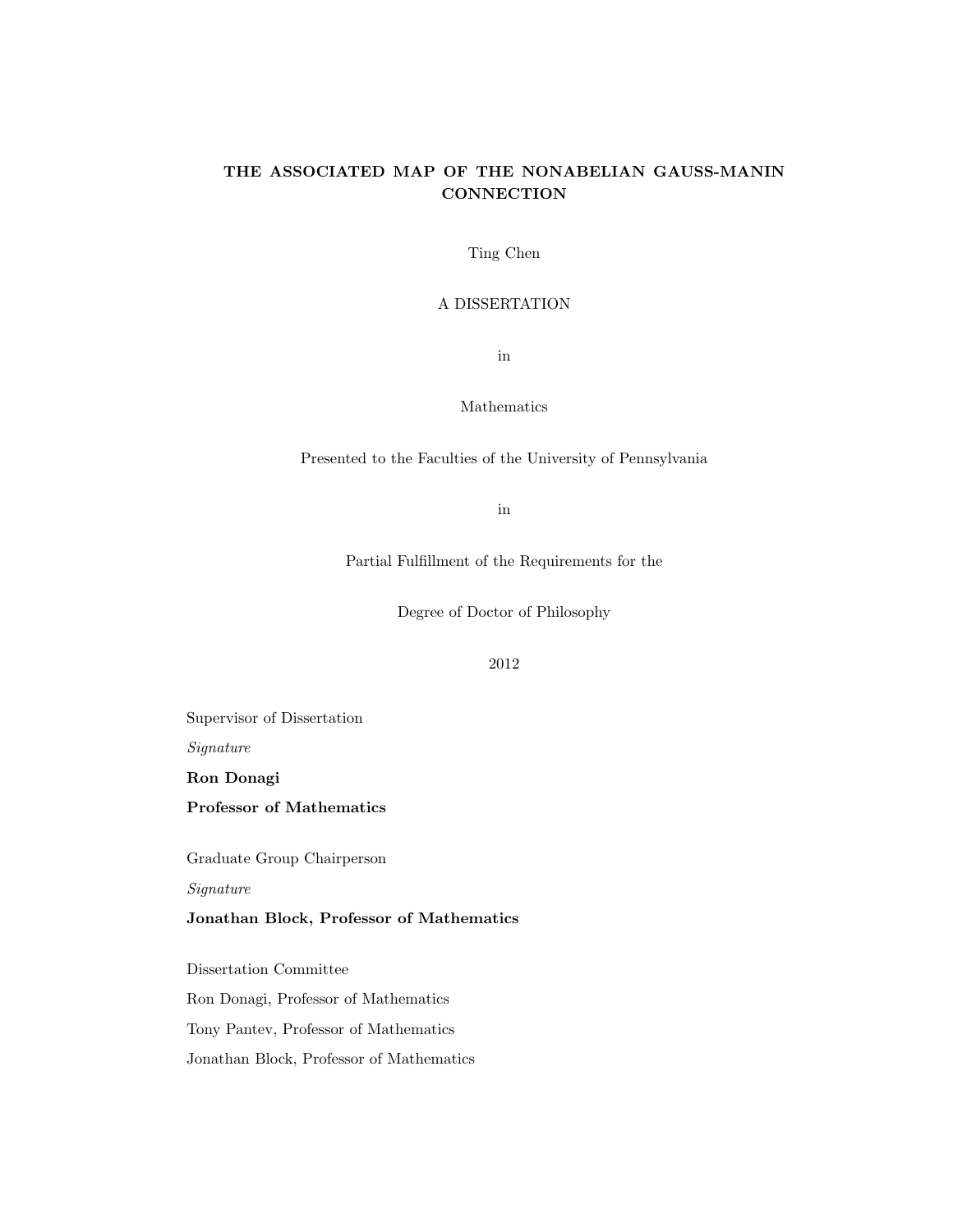### ABSTRACT

# THE ASSOCIATED MAP OF THE NONABELIAN GAUSS-MANIN **CONNECTION**

# Ting Chen

## Ron Donagi

In ordinary Hodge theory for a compact kahler manifold, one can look at the Gauss-Manin connection as the complex structure of the manifold varies. The connection satisfies the Griffiths transversality property, and induces a map on the associated graded spaces of the Hodge filtered cohomology spaces of the manifolds. Similarly in nonabelian Hodge theory, where the manifolds are curves and nonabelian cohomology spaces are the moduli spaces of local systems on the curves, the Gauss-Manin connection will be the Isomonodromy deformation, which is a previously known structure on these moduli spaces. One can still define the Hodge filtration and calculate the map induced by the Gauss-Manin connection on the associated graded space. To do this we used deformation theory to express the tangent spaces of the moduli spaces as hypercohomologies of complexes of sheaves over the curves, and write the isomonodromy deformation as a map between such hypercohomology spaces. Under this setting the induced map can be explicitly calculated and is in fact written in an analogous form as the isomonodromy deformation. The induced map turns out to be closely related to another well-known structure called the Hitchin integrable structure, defined on the moduli spaces that correspond to the associated graded spaces. More specifically it is equal up to a factor of 2 to the quadratic Hitchin map.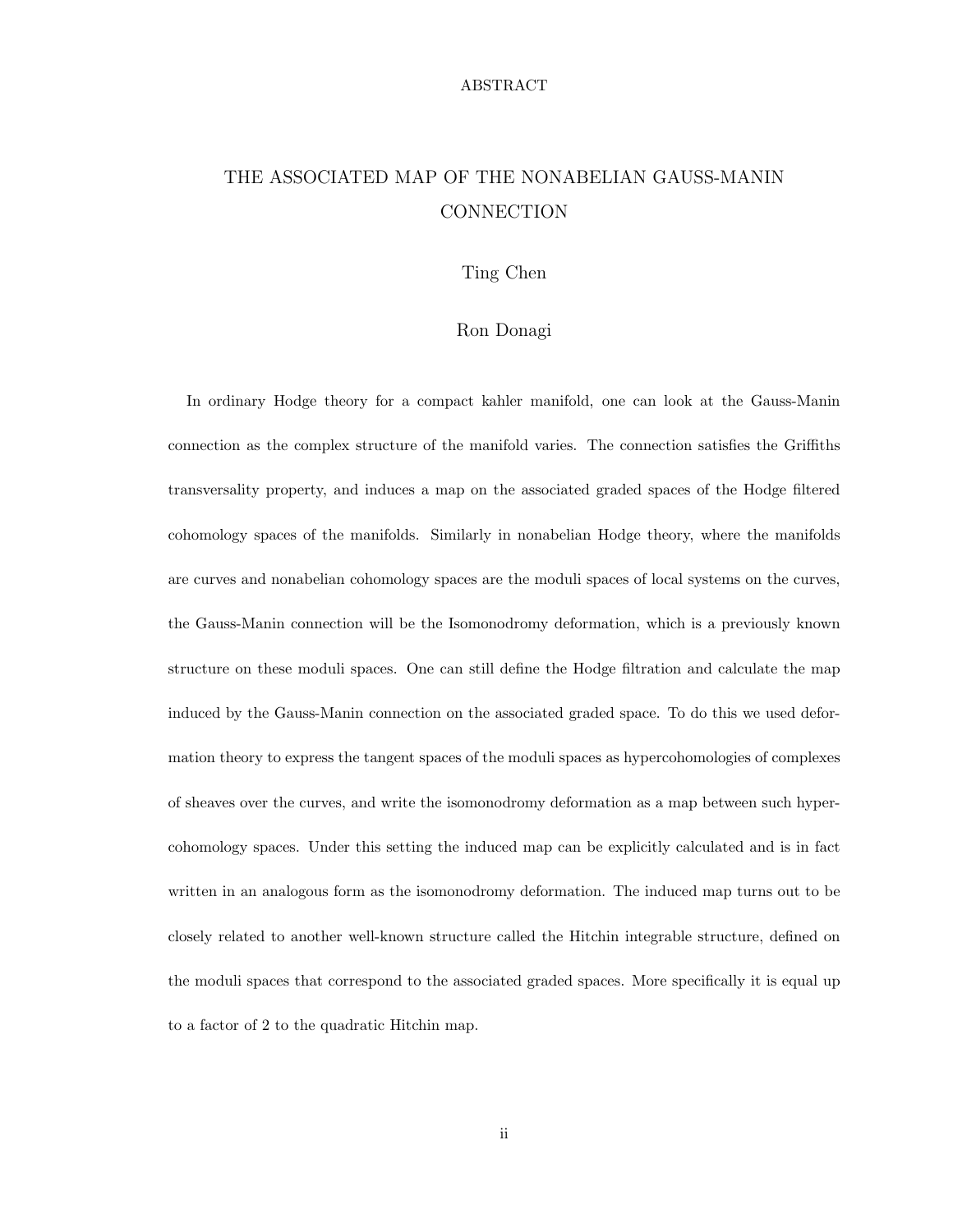# **CONTENTS**

| introduction<br>1.                                             | 1                |
|----------------------------------------------------------------|------------------|
| definitions and statement of the theorem<br>2.                 | $\boldsymbol{3}$ |
| Moduli space of connections and isomonodromy flow<br>2.1.      | $\boldsymbol{3}$ |
| $\lambda$ -connections and nonabelian Hodge filtration<br>2.2. | $\overline{4}$   |
| 2.3.<br>Quadratic Hitchin map and statement of the theorem     | 6                |
| Atiyah bundles<br>3.                                           | 6                |
| Atiyah bundle and its sections<br>3.1.                         | 6                |
| Atiyah sequence<br>3.2.                                        | 7                |
| 3.3.<br>Relation to connections                                | 7                |
| tangent spaces<br>4.                                           | 8                |
| Deformation of pairs<br>4.1.                                   | 8                |
| Deformation of triples<br>4.2.                                 | 9                |
| Tangent spaces to $\lambda \mathscr{C}onn$<br>4.3.             | 11               |
| Remark                                                         | 11               |
| isomonodromy vector field<br>5.                                | 12               |
| Universal connection of an isomonodromy family<br>5.1.         | 12               |
| Isomonodromy lifting of tangent vectors<br>5.2.                | 12               |
| extended isomonodromy lifting<br>6.                            | 15               |
| limit lifting at $\lambda = 0$<br>7.                           | 16               |
| References                                                     | 18               |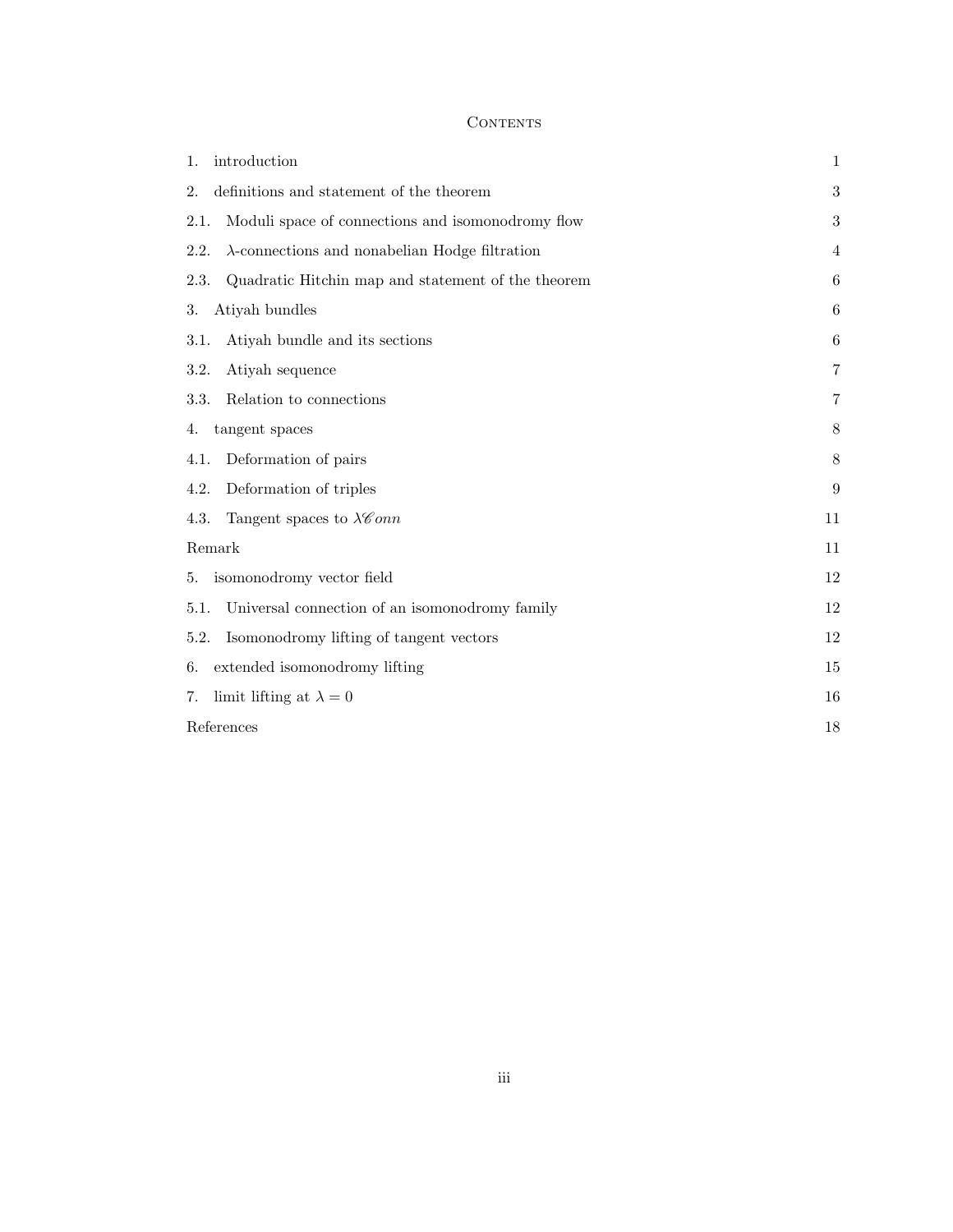#### 1. INTRODUCTION

The variation of Hodge structures for families of complex Kähler manifolds has been a much studied subject. Let  $\pi : \mathscr{X} \to S$  be a proper holomorphic submersion of connected complex manifolds. Ehresmann's Lemma says that it is a locally trivial fiber bundle with respect to its underlying differentiable structure. In particular all the fibers of  $\pi$  are diffeomorphic. So if  $s \in S$ and  $X_s$  the fiber of  $\pi$  over  $s, \mathscr{X} \to S$  can be viewed as a variation over S of complex structures on the underlying differentiable manifold of  $X_s$ .

Let  $\pi^k : \mathscr{V} \to S$  be the corresponding vector bundle of cohomologies whose fiber at  $s \in S$  is  $H^k(X_s, \mathbb{C}), k \in \mathbb{N}$ . Since  $\mathscr{X} \to S$  is locally trivial differentiably (and therefore topologically), there is an induced local identification of fibers of  $\mathscr{V} \to S$ . In another word, there is a flat connection on the vector bundle  $\mathscr{V} \to S$ . This connection is called the Gauss-Manin connection for the cohomologies of the family of complex Kähler manifolds  $\mathscr{X} \to S$ .

From Hodge theory we know there is a natural Hodge filtration on the vector bundle  $\mathscr{V} \to S$ :  $\mathscr{V} = F^0 \supset F^1 \supset F^2 \ldots \supset F^k$ . Let  $\nabla$  be the Gauss-Manin connection, Griffiths transversality theorem says that  $\nabla(F^p) \subset F^{p-1} \otimes \Omega_S^1$ ,  $1 \leq p \leq k$ . So if  $gr\mathscr{V}$  is the associated graded vector bundle of the filtered bundle  $\mathscr V$ , then the induced map  $gr\nabla$  of  $\nabla$  on  $gr\mathscr V$  will be  $\mathscr O_S$ -linear. In fact,  $gr\nabla$ is equal to a certain Kodaira-Spencer map<sup>[3]</sup>. We call  $gr\nabla$  the associated map of the Gauss-Manin connection.

The above has a nonabelian analogue. Let  $G$  be a complex algebraic group,  $X$  a smooth algebraic curve over  $\mathbb C$  of genus g. Let  $Conn_X$  be the moduli space of principal G-bundles over X equipped with a flat connection. If we denote as  $H^1(X, G)$  the first Cech cohomology of X with coefficients the constant sheaf in G, then  $Conn_X$  can be naturally identified with  $H^1(X, G)$ , by considering the gluing data of flat G-bundles. Since the group G can be nonabelian, we call  $Conn_X$  the nonabelian cohomology space of X.

Let  $\mathcal{M}_g$  be the moduli space of genus g complex algebraic curves. The universal curve  $\mathcal{X} \to \mathcal{M}_g$ is (roughly) a variation of complex structures of the underlying real surface, and the universal moduli space of connections  $\mathscr{C}onn \to \mathscr{M}_g$  is the corresponding bundle of nonabelian cohomologies. For the same reason as before there is a Gauss-Manin connection on the bundle  $\mathscr{C}onn \to \mathscr{M}_g$ . The local trivialization that defines it is often called the isomonodromy deformation, or the isomonodromy flow of Conn over  $\mathcal{M}_q$ .

There is also a nonabelian analogue of Hodge filtration which was determined by Carlos Simpson[8], using a generalized definition of filtration of spaces. A vector space with filtration is equivalent, by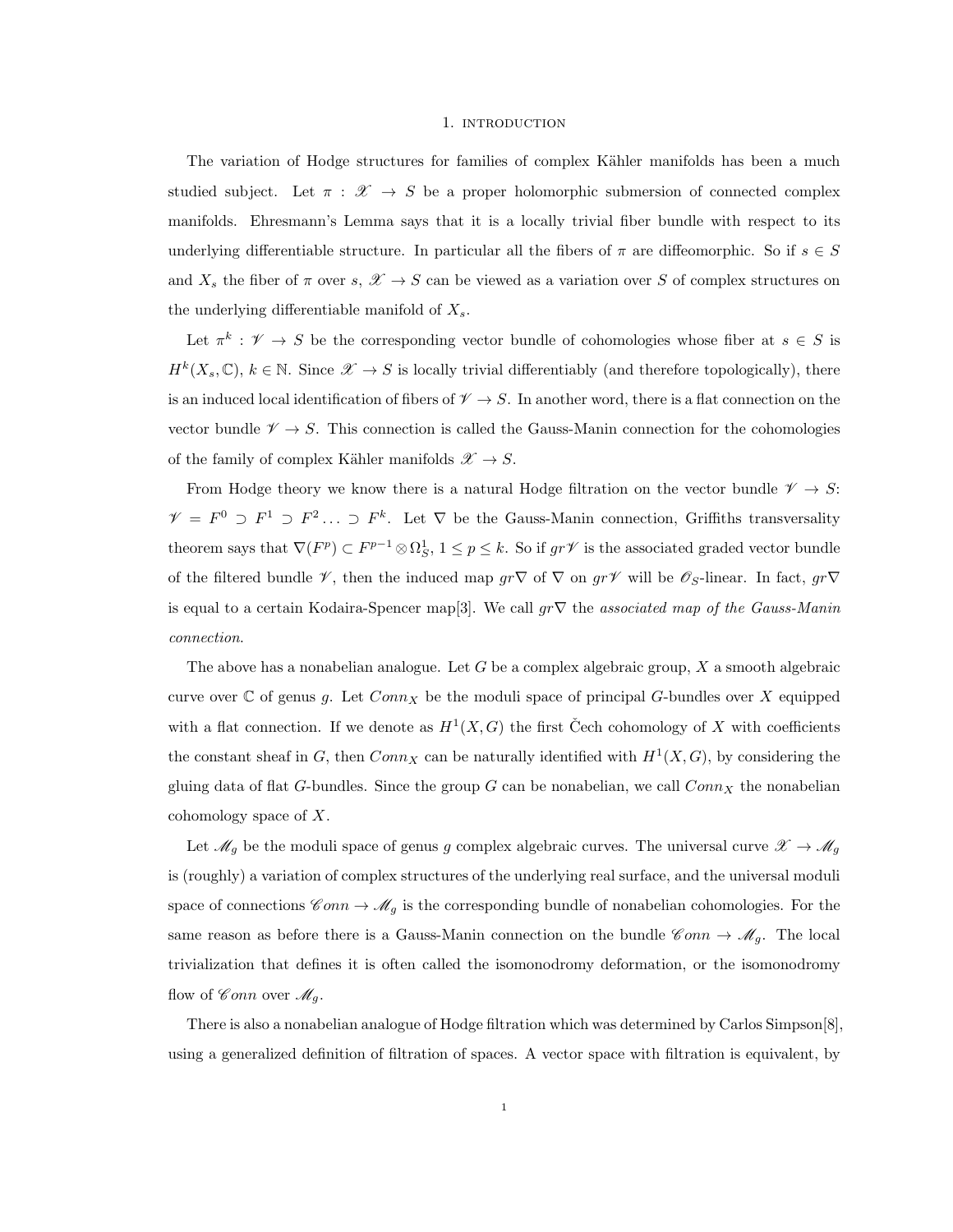the Rees construction, to a locally free sheaf over  $\mathbb C$  with a  $\mathbb C^*$ -action, and with the fiber over 1 being the vector space itself. To define the nonabelian Hodge "filtration" on the space  $\mathscr Com$  therefore, it would be reasonable to find a family of spaces over  $\mathbb C$  whose fiber over 1 is  $\mathscr Com$ , together with a C ∗ -action on the family. The way to do it in this case is to introduce the notion of λ-connections on a principal G-bundle on X, for any  $\lambda \in \mathbb{C}$ . It is a generalization of the notion of connections on a G-bundle. In particular a 1-connection is an ordinary connection, and a 0-connection is a so called *Higgs field*, which is an object of much interest to people in complex geometry and high energy physics. The moduli space of principal  $G$ -bundles over  $X$  together with a Higgs field is called the Higgs moduli space over X, and denoted as  $Higgs_X$ . Simpson's definition of nonabelian Hodge filtration immediately implies that the associated graded space of  $Conn_X$  is  $Higgs_X$ . Then a question arises: what is the associated map of the nonabelian Gauss-Manin connection on the associated graded space? The answer is: it is a lifting<sup>1</sup> of tangent vectors on the relative Higgs moduli space  $\mathcal{H}iggs \to \mathcal{M}_q$ . On the other hand there is a well-known Hitchin map from  $Higgs_X$  to some vector spaces. The quadratic part of the Hitchin maps also induce a lifting of tangent vectors on  $\mathcal{H}iggs \to \mathcal{M}_q$ . The fact that the two liftings agree is the content of our theorem.

**Theorem 1.1.** The lifting of tangent vectors on  $\mathcal{H}iggs \to \mathcal{M}_g$  representing the associated map of the nonabelian Gauss-Manin connection is equal up to a constant multiple to the lifting of tangent vectors induced from the quadratic Hitchin map.

Closely related results have been obtained in [1], where the authors apply localization for vertex algebras to the Segal-Sugawara construction of an internal action of the Virasoro algebra on affine Kac-Moody algebras to lift twisted differential operators from the moduli of curves to the moduli of curves with bundles. Their construction gives a uniform approach to several phenomena describing the geometry of the moduli spaces of bundles over varying curves, including a Hamiltonian description of the isomonodromy equations in terms of the quadratic part of Hitchin's system. Our result and proof are much more elementary, avoiding the need for the vertex algebra machinery.

The organization of the paper is as follows. In section 2 we give a detailed definition of all the objects concerned and a precise statement of the theorem. The rest of the sections are devoted to the proof. In section 3 we recall the definition of Atiyah bundles and some of its properties that will be useful in the proof. In section 4 we use deformation theory to write the tangent spaces to  $\mathscr{C}onn$ 

<sup>1</sup>Here the word lifting has a slightly more general meaning: it means a map of tangent vectors in the opposite direction of the pushforward, without requiring its composition with pushforward being identity. In fact, this lifting here composed with pushforward is zero.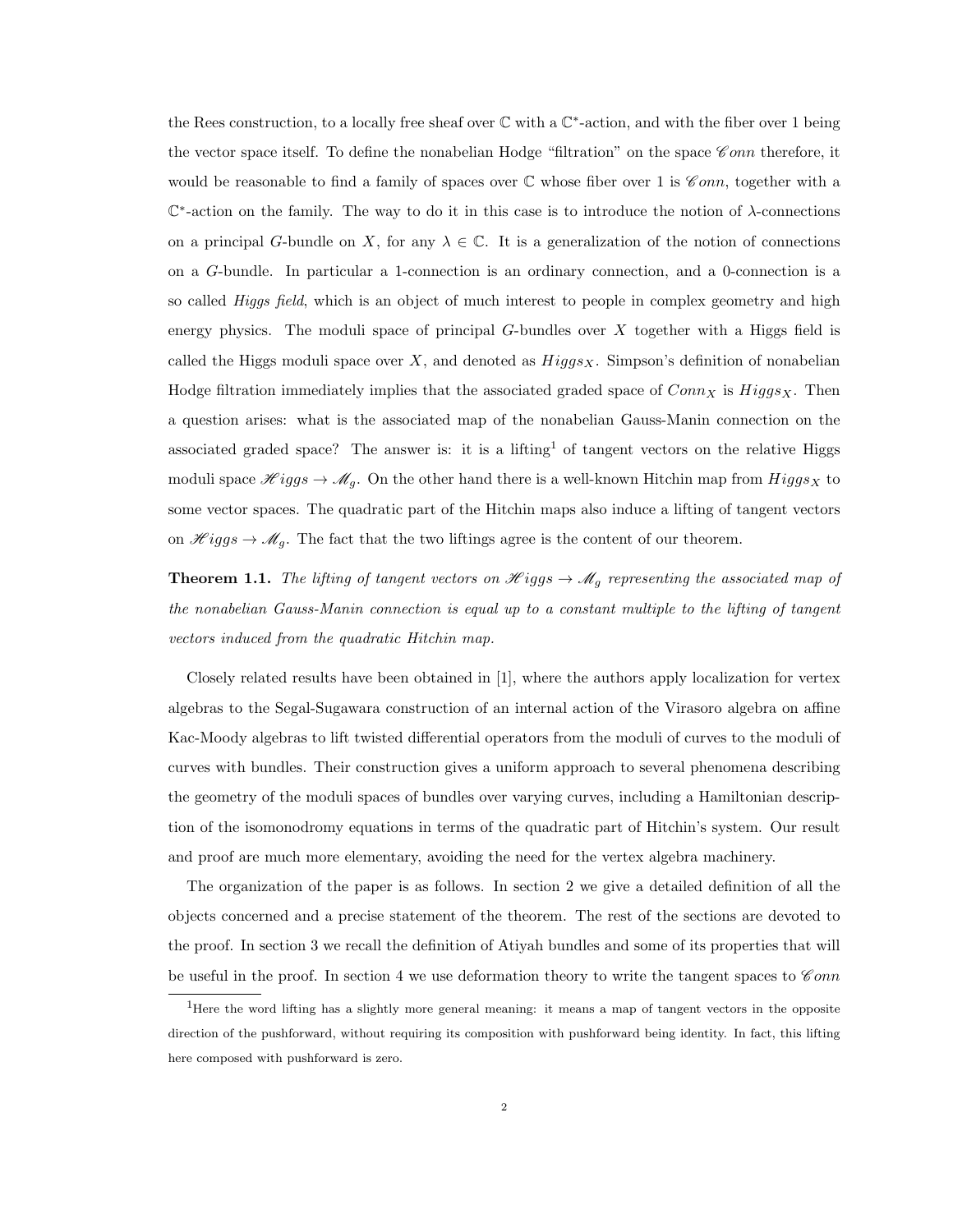as certain hypercohomology spaces. Section 5 gives an explicit description of the lifting of tangent vector on  $\mathscr{C}$ *onn*  $\to \mathscr{M}_g$  given by the isomonodromy flow. Section 6 extend the isomonodromy lifting to the moduli space of  $\lambda$ -connections for any  $\lambda \neq 0$ . Finally section 7 takes the limit of the lifting at  $\lambda = 0$ , which is precisely the associated map of the nonabelian Gauss-Manin connection, and shows that it is equal up to a constant to the quadratic Hitchin lifting of tangent vectors.

I would like to thank my advisor Ron Donagi for introducing me to the subject and for many invaluable discussions.

### 2. definitions and statement of the theorem

All objects and morphisms in this paper will be algebraic over C, unless otherwise mentioned.

2.1. Moduli space of connections and isomonodromy flow. Let  $q$  be a natural number greater or equal to 2, so that a generic curve of genus  $g$  has no automorphisms. The moduli space of all genus g curves is a smooth Deligne-Mumford stack, but if we restrict to the curves that has no automorphisms, the moduli space is actually a smooth scheme. Let  $\mathcal{M}_g$  be this scheme. In this paper we will ignore all the special loci of the moduli spaces (as explained below) and focus on local behaviors around generic points.

Let G be a semisimple Lie group, X a smooth curve of genus g. Let  $Bun<sub>X</sub>$  be the coarse moduli space of regular stable G-bundles on X. Bun<sub>X</sub> is also a smooth scheme [7]. The total space of the cotangent bundle  $T^*Bun_X$  is an open subscheme of the Higgs moduli space over X [4]. However since we are only concerned with generic situations, we will use  $Higgs_X$  to denote the open subscheme  $T^*Bun_X.$ 

Let  $Conn_X$  be the moduli space of pairs  $(P, \nabla)$ , where P is a stable G-bundle on X, and  $\nabla$  is a connection on P.  $\nabla$  is necessarily flat as the dimension of X is equal to 1.  $Conn_X$  is an affine bundle on  $Bun_X$  whose fiber over  $P \in Bun_X$  is a torsor for  $T_P^*Bun_X$ . So it is also a smooth scheme.

Let  $\mathscr{C}onn \to \mathscr{M}_g$  be the relative moduli space of pairs whose fiber at  $X \in \mathscr{M}_g$  is  $Conn_X$ . Let Irrep<sub>X</sub> be the space of all irreducible group homomorphisms  $\pi_1(X) \to G$ , Irrep<sub>X</sub> is a smooth scheme<sup>[5]</sup>. There is also the relative space  $\mathscr{I}$ rrep  $\rightarrow \mathscr{M}_g$ . The Riemann-Hilbert correspondence  $RH : Conn_X \rightarrow Irrep_X$  taking a flat connection to its monodromy is an analytic(and therefore differentiable) inclusion. Let  $S \subset \mathcal{M}_g$  be a small neighborhood of X in analytic topology. By Ehresmann's Lemma the family of curves over  $S$  is a trivial family with respect to the differentiable structure. This implies that the restriction of  $\Im$  rrep over S is a differentiable trivial family. The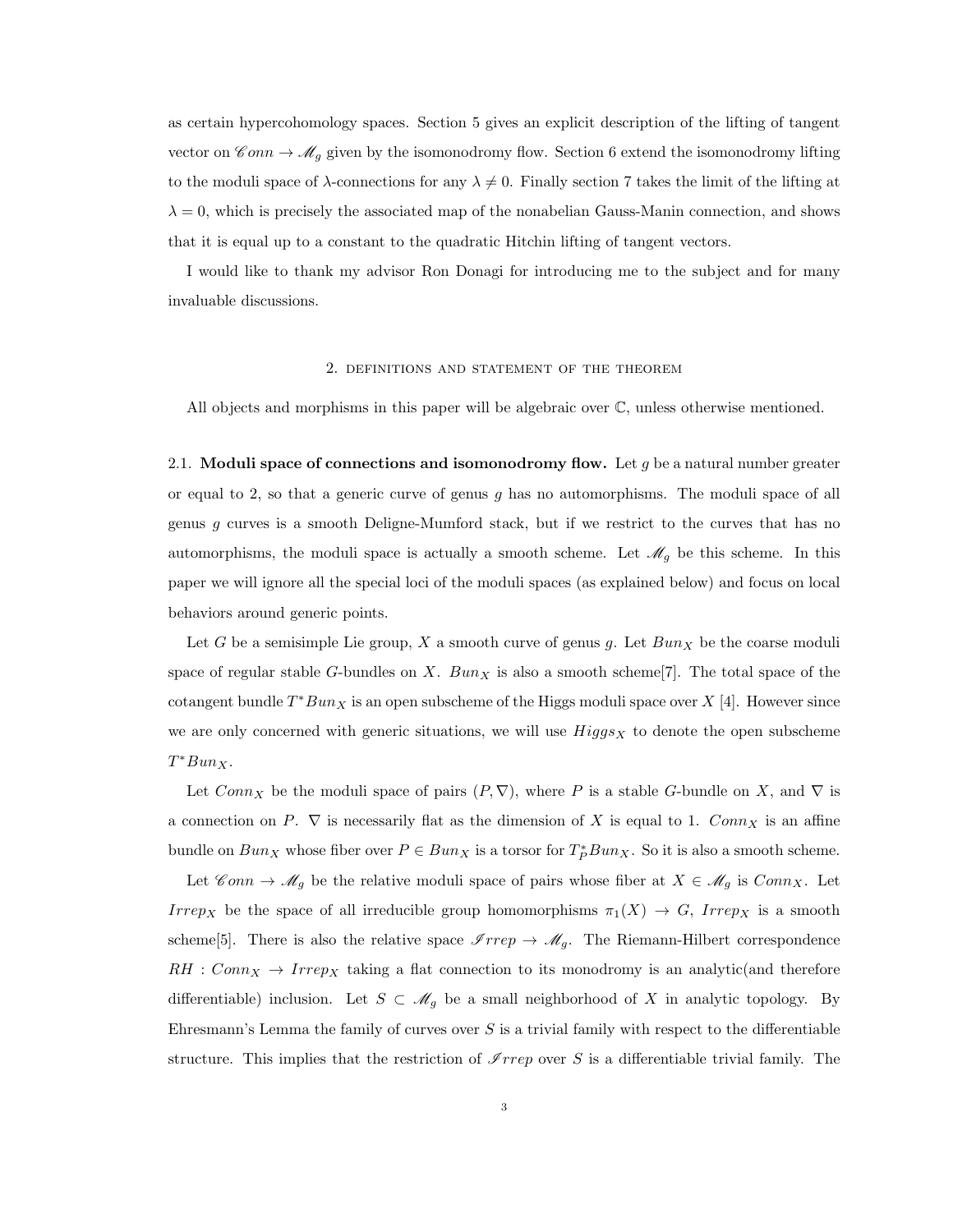trivial sections or trivial flows induce a flow on the restriction of  $\mathscr{C}onn$  over S, by the Riemann-Hilbert correspondence. This flow is called the isomonodromy flow of  $\mathscr Com$  over  $\mathscr M_g$ .

2.2.  $\lambda$ -connections and nonabelian Hodge filtration. As explained in the last section,  $Conn_X$ is the nonabelian cohomology space of X with in coefficient  $G$ , and the isomonodromy flow on  $\mathscr{C}onn \to \mathscr{M}_g$  is the nonabelian Gauss-Manin connection. To define Hodge filtration on  $Conn_X$  one need to generalize the definition of a filtration. A filtration on a vector space  $V$  is equivalent, by the Rees construction[4], to a locally free sheaf W on  $\mathbb C$  whose fiber at  $1 \in \mathbb C$  is isomorphic to V, together with a  $\mathbb{C}^*$ -action on W compatible with the usual  $\mathbb{C}^*$ -action on  $\mathbb{C}$ . The fiber of W at  $0 \in \mathbb{C}$ will be isomorphic to the associated graded vector space of  $V$ .

This sheaf definition of filtrations can be generalized in an obvious way to define filtrations on a space that is not a vector space. In our case the space is  $Conn_X$ , and its Hodge filtration is constructed as follows. Conn<sub>X</sub> parametrizes pairs  $(P, \nabla)$ . Let P also denote the sheaf of sections of P on X, adP be the adjoint bundle of P as well as the sheaf of its sections, and  $\mathfrak g$  the Lie algebra of G. A connection  $\nabla$  is a map of sheaves

$$
\nabla: P \to adP \otimes \Omega^1_X
$$

that after choosing local coordinates for  $X$  and local trivialization for  $P$  can be written as

$$
(\frac{\partial}{\partial x} + [A(x),\ ]) \otimes dx
$$

where  $A(x)$  is a g-valued function and the bracket means the right multiplication action of G on g. A  $\lambda$ -connection on P is defined to be a map of sheaves  $\nabla_{\lambda}: P \to adP\otimes \Omega^1_X$  that in local coordinates can be written as  $(\lambda \frac{\partial}{\partial x} + [A(x),]) \otimes dx$ . Let the moduli space of  $\lambda$ -connections be denoted as  $\lambda Conn_X$ . For  $\lambda \neq 0$ ,  $\nabla \leftrightarrow \lambda \cdot \nabla$  is a bijection between  $Conn_X$  and  $\lambda Conn_X$ . For  $\lambda = 0$ , the definition of a 0-connection agrees with that of a Higgs field. So  $0Conn_X$  is just  $Higgs_X$ .

Let  $\mathcal{T}_X$  be the moduli space of all  $\lambda$ -connections for all  $\lambda \in \mathbb{C}$ . There is a natural map  $\mathcal{T}_X \to \mathbb{C}$ taking a  $\lambda$ -connection to  $\lambda$ , whose preimage at  $1 \in \mathbb{C}$  is  $Conn_X$ . In fact, Simpson showed that the nonabelian Hodge filtration of  $Conn_X$  is precisely the sheaf of sections of this map, with the  $\mathbb{C}^*$ -action given by multiplication by  $\lambda$  for  $\lambda \in \mathbb{C}^*[4]$ . The  $\mathbb{C}^*$ -action is algebraic and induces an isomorphism of  $Conn_X$  and  $\lambda Conn_X$ .

In the ordinary Hodge theory, if one uses the sheaf definition of filtrations, then the associated map of the Gauss-Manin connection is obtained as follows. Start with the Gauss-Manin connection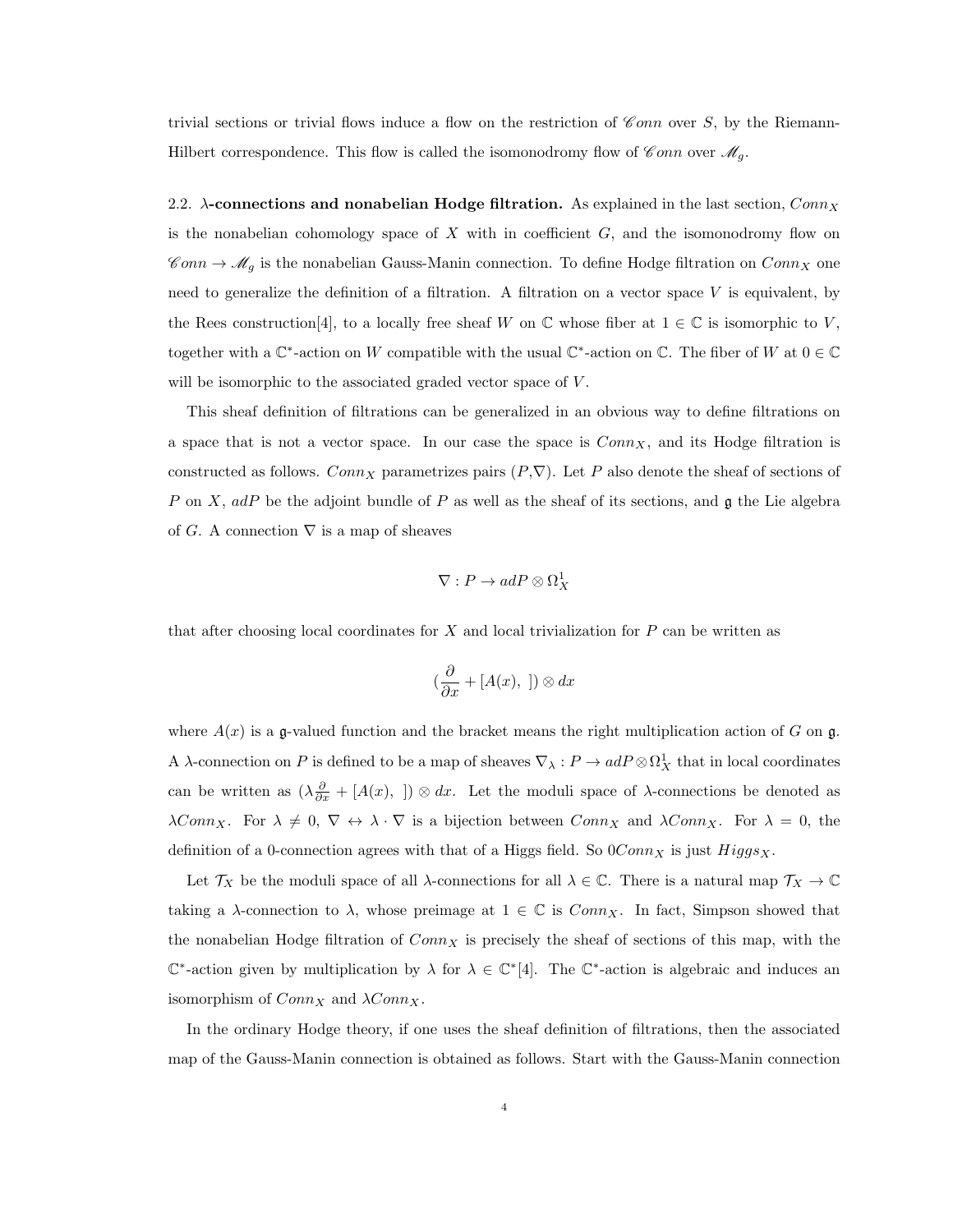on  $\mathscr{V} \to S$ , the local trivialization by the flat sections gives a lifting of tangent vectors

$$
L:T_sS\to T_v\mathscr V
$$

for  $s \in S$  and  $v \in \mathscr{V}$  s.t.  $\pi^k(v) = s$ . The lifting L is a spliting of  $\pi^k_*$ , i.e. it satisfies

$$
\pi^k_* \circ L = id_{T_sS}
$$

Let  $\mathscr{W} \to \mathbb{C}$  be the sheaf associated to the Hodge filtration on  $\mathscr{V} \to S$ . The fiber of  $\mathscr{W}$  at 1 is  $\mathscr{V} \to S$ , and denote the fiber over  $\lambda$  as  $\pi_\lambda^k : \mathscr{V}_\lambda \to S$ . The action of  $\lambda \in \mathbb{C}^*$  induces an isomorphism of  $\mathscr V$  and  $\mathscr V_\lambda$ . So the local trivialization of  $\mathscr V \to S$  induces a local trialization of  $\mathscr V_\lambda \to S$  via this isomorphism. Let  $L_\lambda: T_sS \to T_{v_\lambda} \mathcal{V}_\lambda$  be the induced lifting on  $\mathcal{V}_\lambda \to S$  multiplied by  $\lambda$ .  $L_\lambda$  satisfies

$$
\pi^k_{\lambda*} \circ L_\lambda = \lambda \cdot id_{T_sS}
$$

 $L_{\lambda}$  is defined for all  $\lambda \neq 0$ . For a fixed vector  $\vec{t} \in T_sS$ , the images of  $\vec{t}$  under all the  $L_{\lambda}$ ,  $\lambda \neq 0$  gives a vector field on the total space of  $W$  away from  $\mathcal{V}_0$ , which is the fiber over  $0 \in \mathbb{C}$ . The continuous limit of that vector field on  $\mathcal{V}_0$  exist, and therefore defines a lifting  $L_0 : T_sS \to T_{v_0}\mathcal{V}_0$  on  $\mathcal{V}_0 \to S$ .  $L_0$  satisfies

$$
\pi_{0*}^k \circ L_0 = 0
$$

i.e. the images of  $\vec{t} \in T_sS$  under  $L_0$  is a vectors field on the *fiber*  $V_{0,s}$  of  $\mathcal{V}_0$  over s. This vector field is in fact linear and defines a linear map on  $V_{0,s}$ . Also  $\mathcal{V}_0$  is identified with  $gr\mathcal{V}$ . From these we see  $L_0$  really gives a vector bundle map  $gr\mathscr{V} \to gr\mathscr{V} \otimes \Omega^1_S$ , and that map is the associated map of the Gauss-Manin that we started with.

So in nonabelian Hodge theory, in order to calculate the associated map of the nonabelian Gauss-Manin connection, we will start with the lifting L induced from the isomonodromy flow on  $\mathscr{C}onn \rightarrow$  $\mathscr{M}_g$  (by a slight abuse of notation we will use the same notations for the liftings, the meaning should be clear from the context), and try to find the associated limit lifting  $L_0$ . Specifically, let  $\mathscr{T} \to \mathscr{M}_g$ be the relative moduli space whose fiber at  $X \in \mathcal{M}_g$  is  $\mathcal{T}_X$ .  $\mathcal{T}$  maps to  $\mathbb C$  and the fiber at  $\lambda$  is the relative moduli space of  $\lambda$ -connections, which is denoted  $\lambda \mathscr{C}$ *onn*. There is clearly also a  $\mathbb{C}^*$ -action on  $\mathscr T$  compatible with the  $\mathbb C^*$ -action on  $\mathbb C$ . Let  $L_\lambda$  be analogously the lifting on  $\lambda \mathscr{C}$ *onn*  $\rightarrow \mathscr{M}_g$ induced by the lifting L via the  $\mathbb{C}^*$ -action and multiplied by  $\lambda$ . Then the limit lifting  $L_0$  will be the associated map that we want to calculate. It will again be a vertical lifting, i.e. the images of  $L_0$ will be vectors tangent to the fibers  $Higgs_X$  of  $\mathscr{H}iggs \to \mathscr{M}_g$ ,  $X \in \mathscr{M}_g$ .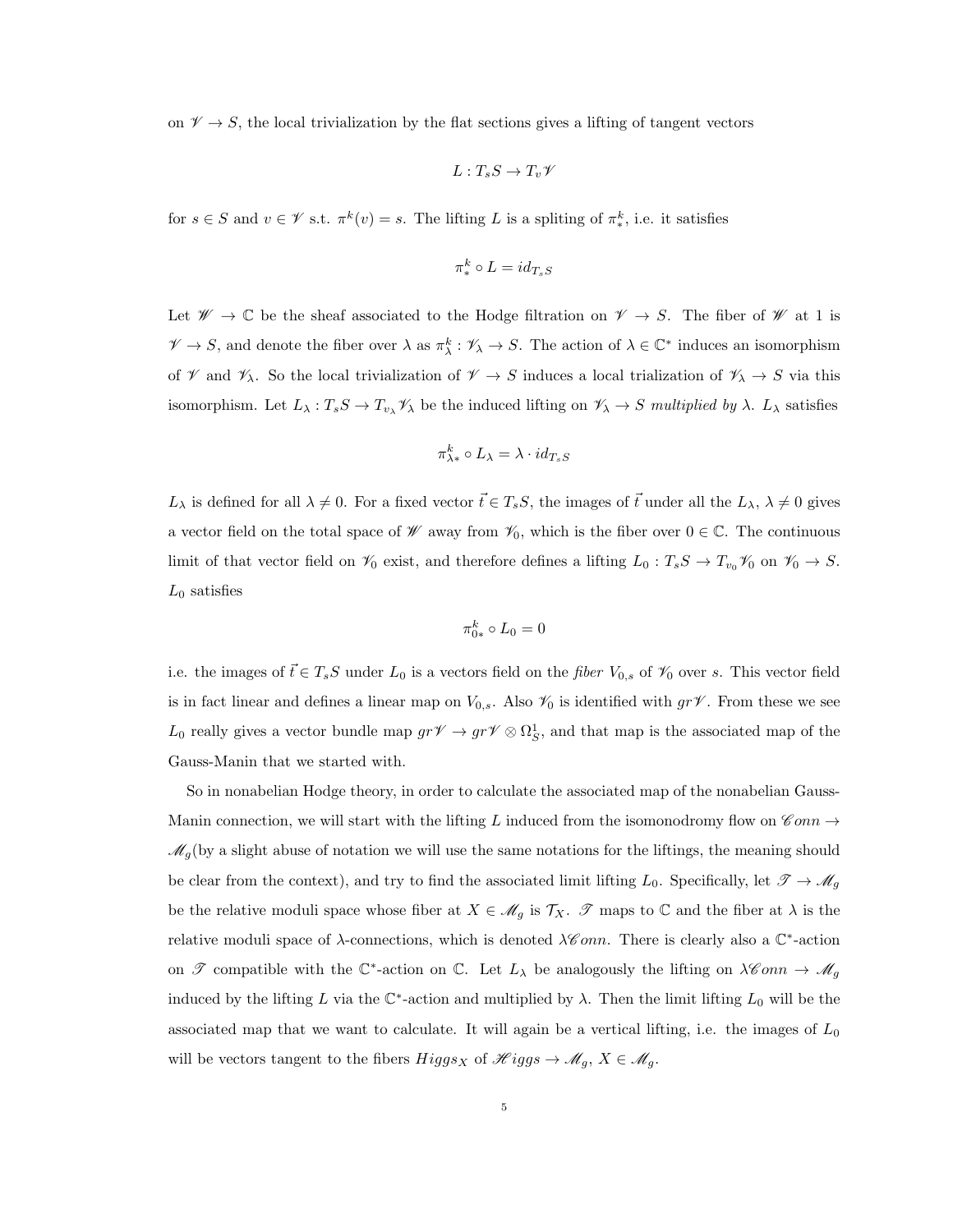2.3. Quadratic Hitchin map and statement of the theorem. Higgs  $_X$  has a symplectic structure as it is equal to  $T^*Bun_X$ . Let  $\lt, \gt, \gt$  be the Killing form on the Lie algebra g of G, the quadratic Hitchin map is

$$
qh: Higgs_X \to H^0(X, \Omega^{\otimes 2})
$$
  

$$
(P, \theta) \to <\theta, \theta>
$$

where  $\theta \in H^0(X, adP \otimes \Omega^1_X)$  is a 0-connection or a Higgs field. One can define a lifting of tangent vectors associated to  $q h$ 

$$
L_{qh}: T_X \mathcal{M}_g \to T_{(P,\theta)} Higgs_X
$$

$$
f \mapsto H_{qh^*f}|_{(P,\theta)}
$$

where  $f \in T_X \mathscr{M}_g \cong H^1(X, TX)$  is viewed as a linear function on  $H^0(X, \Omega^{\otimes 2})$  by Serre duality, and  ${\cal H}_{qh^*f}$  is the Hamiltonian vector field of  $qh^*f$  on  $Higgs_X.$ 

The theorem can now be more precisely stated as:

**Theorem 2.1** (precise version of Theorem 1.1). The limit lifting of tangent vectors  $L_0$  associated to the isomonodromy lifting L is equal to  $\frac{1}{2}L_{qh}$ .

### 3. Atiyah bundles

Before starting to prove the theorem, we recall here some facts about Atiyah bundles which will be used later. As before let X be a smooth curve of genus g, G a semisimple Lie group,  $p : P \to X$ a principal G-bundle over X.

3.1. Atiyah bundle and its sections. Let  $TP$  be the tangent bundle over P. G acts on P and has an induced action on  $TP$ . The action is free and compatible with the vector bundle structure of  $TP \to P$ , so the quotient will be a vector bundle  $TP/G \to P/G = X$ . This vector bundle over X is called the Atiyah bundle associated to  $P$ , and denoted as  $A_P$ .

In fact,  $TP$  is isomorphic to the fiber product of P and  $A_P$  over X. So any section t of  $A_P$  over X has a unique lift  $\tilde{t}$  that makes the diagram commute

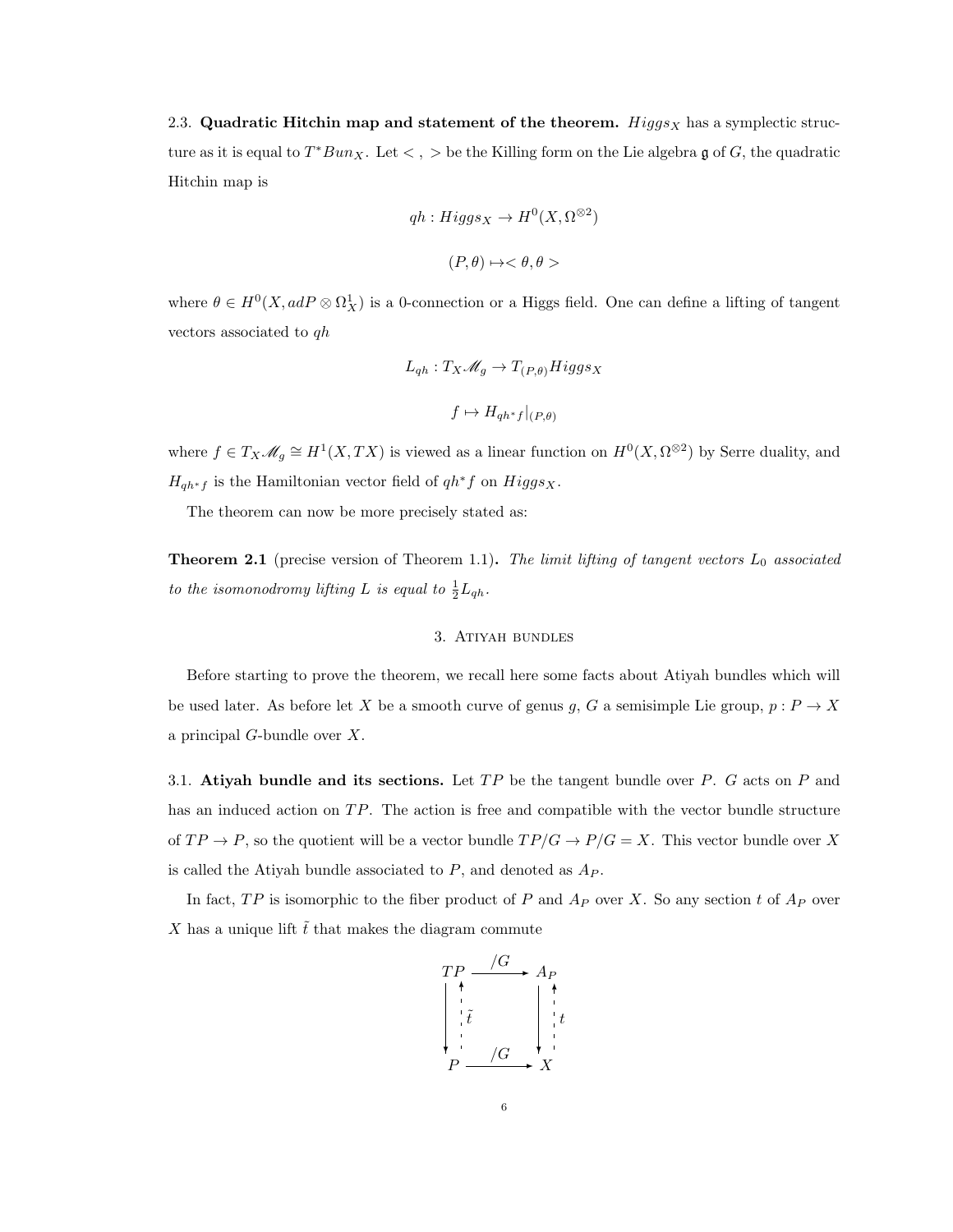The lift  $\tilde{t}$  can be viewed as a vector field on P which is G-invariant. Conversely, any G-invariant vector field on P defines a section t in the quotient bundle. Therefore sections of  $A_P$  over X are the same as G-invariant vector fields on P.

3.2. Atiyah sequence. The sequence of tangent bundles associated to  $P \to X$  is:

$$
0 \to T_{P/X} \to TP \to p^*TX \to 0
$$

G acts on the sequence, and the quotient is

$$
0 \to adP \to A_P \to TX \to 0
$$

This quotient sequence is called the Atiyah sequence of  $A_P$ . We will denote the map  $A_P \to TX$  also as  $p_*$ .

3.3. Relation to connections. If  $\nabla$  is a connection on P, then  $\nabla$  must be flat since the dimension of X is 1. So over a small open subset  $U \subset X$ , there is a natural trivialization of P associated to  $\nabla$ 

$$
\tau: U \times F \longrightarrow P|_U
$$

given by the flat sections of  $\nabla$ . Here F denotes a torsor for G.

The local trivialization gives a local section  $\tilde{s}_U : p^*TU \to TP|_U$ , which is the composition

(1) 
$$
p^*TU \xrightarrow{\tau_*^{-1}} p_U^*TU \xrightarrow{(id,0)} p_U^*TU \oplus p_F^*TF \xrightarrow{\tau_*} TP|_U
$$

where  $p_U$  and  $p_F$  are the projections of  $U \times F$  to U and F.

Since  $\tilde{s}_U$  is canonically associated to  $\nabla$ , so for two such open subsets  $U, V, \tilde{s}_U$  and  $\tilde{s}_V$  agree on their intersection. So there is a well-defined map  $\tilde{s} : p^*TU \to TP$ . Since  $\tau$  is G-invariant and the map  $(id, 0)$  is obviously G-invariant,  $\tilde{s}_U$  is G-invariant. So  $\tilde{s}$  is G-invariant, and gives a map  $s: TX \to A_P$ . The map  $(id, 0)$  in the definition of  $\tilde{s}_U$  implies that s is a splitting of  $p_*: A_P \to TX$ , i.e.  $p_* \circ s = id_{TX}$ . We can also say that s is a splitting of the Atiyah sequence.

$$
0 \longrightarrow adP \longrightarrow A_P \xrightarrow[s]{p_*} TX \longrightarrow 0
$$

To summarize, for any connection  $\nabla$  on P there is uniquely associated a splitting s of the Atiyah sequence of P. s is locally defined as the splitting  $(id, 0)$  with P(and therefore  $A_P$ ) locally trivialized by  $\nabla$ .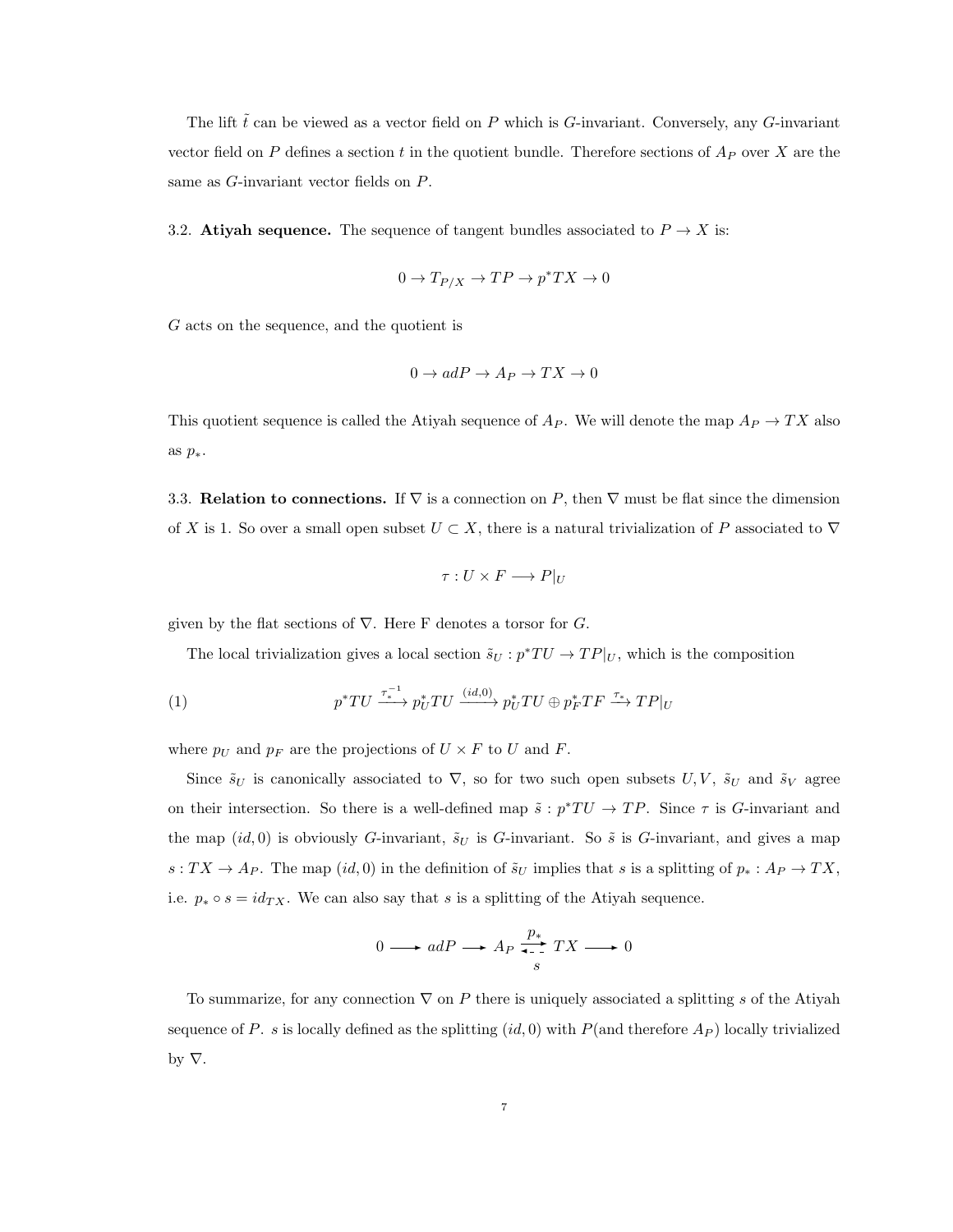#### 4. tangent spaces

Now we start to prove the theorem. In this section we will identify the tangent spaces of  $\mathscr{C}onn$ and more generally  $\lambda \mathscr{C} \text{on}$  as some hypercohomology spaces, so that we may write down the isomonodromy lifting L and the extened liftings  $L_{\lambda}$  explicitly in the next two sections.

The tangent space to a moduli space at a regular point is identified with the infinitesimal deformations of the object corresponding to that point. So we are really looking at infinitesimal deformations of the objects parametrized by Conn, which are triples  $(X, P, \nabla)$ . We start with deformations of pairs  $(X, P)$ .

4.1. Deformation of pairs. From Deformation Theory, the following two propositions are wellknown.

**Proposition 4.1.1.** The tangent space to  $\mathcal{M}_g$  at a point X is naturally isomorphic to  $H^1(X,TX)$ .

**Proposition 4.1.2.** The tangent space to Bun<sub>X</sub> at a point P is naturally isomorphic to  $H^1(X, adP)$ .

Let  $\mathscr{B}un$  be the moduli space of pairs  $(X, P)$ . We expect that generically the tangent space at a point  $(X, P)$  would satisfy

$$
0 \to H^1(X, adP) \to T_{(X,P)} \mathcal{B}un \to H^1(X,TX) \to 0
$$

On the other hand since the Atiyah sequence of  $P\ 0 \to adP \to A_P \to TX \to 0$  induces

$$
0 \to H^1(X, adP) \to H^1(X, Ap) \to H^1(X, TX) \to 0
$$

It is natural to guess that

**Proposition 4.1.3.**  $T_{(X,P)}$  Sun is naturally isomorphic to  $H^1(X, Ap)$ .

Proof. the proof is a combination of the usual proofs for Proposition 4.1.1 and Proposition 4.1.2. Let  $\{U_i\}_{i\in I}$  be an Čech covering of  $X, P_{\epsilon} \to X_{\epsilon}$  a family of principal G-bundles over  $D_{\epsilon} = \mathbb{C}[\epsilon]/(\epsilon^2)$ , which restrict to  $P \to X$  over the closed point. Over each  $U_i$ , let

$$
\phi_i : P|_{U_i} \times D_{\epsilon} \to P_{\epsilon}|_{U_i} \qquad (\phi_i^{\vee} : \mathscr{O}_{P|_{U_i}} \otimes \mathbb{C}[\epsilon]/(\epsilon^2) \leftarrow \mathscr{O}_{P_{\epsilon}|_{U_i}})
$$

be an isomorphism of G-bundles. So it is compatible with the G-actions and descends to an isomorphism

$$
\iota_i: U_i \times D_{\epsilon} \to X_{\epsilon}|_{U_i} \qquad (\iota_i^{\vee} : \mathscr{O}_{U_i} \otimes \mathbb{C}[\epsilon]/(\epsilon^2) \leftarrow \mathscr{O}_{X_{\epsilon}|_{U_i}})
$$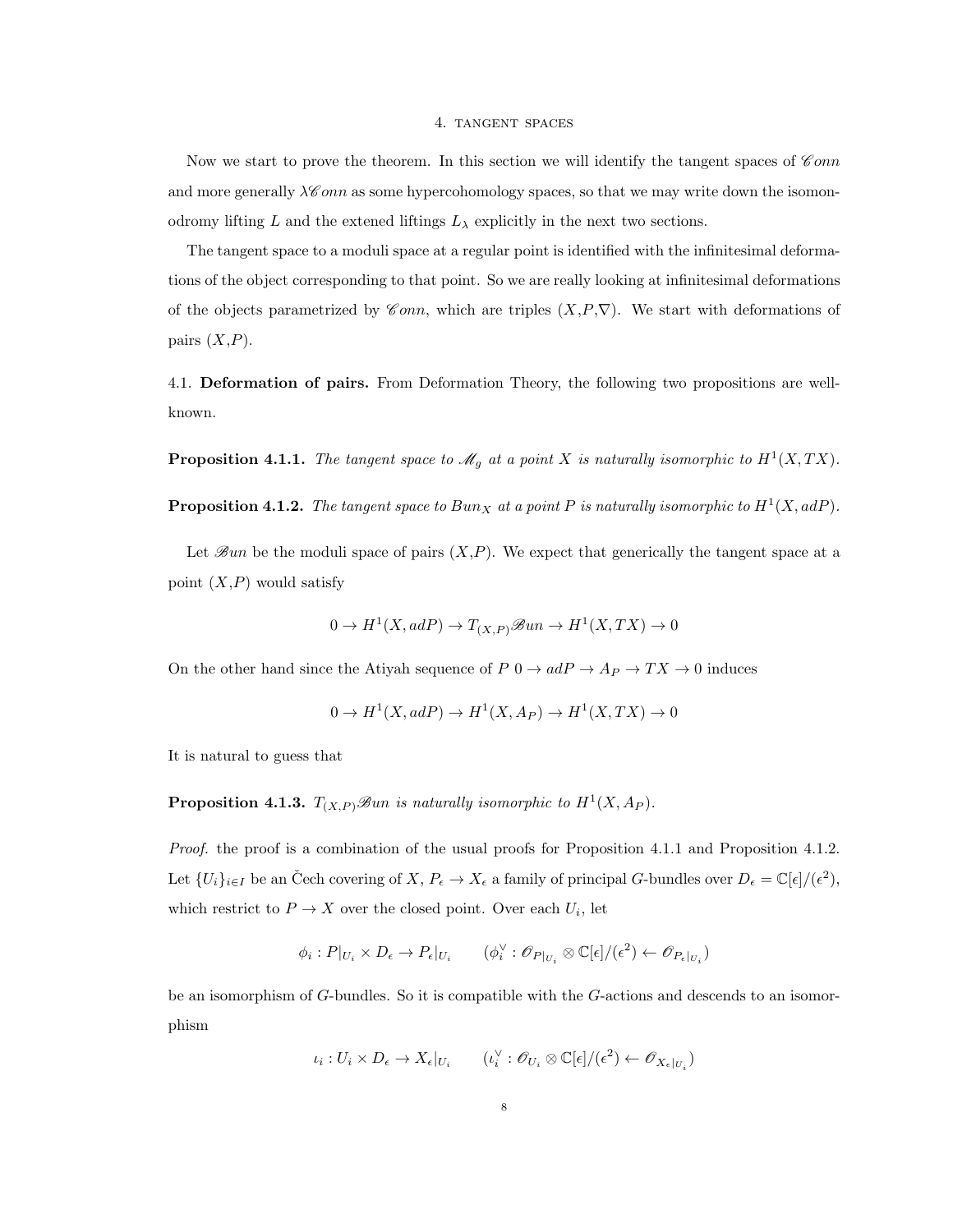Over  $U_{ij} = U_i \cap U_j$ , the transition functions are related as in the commutative diagram



Let  $\xi_{ij} \in \Gamma(U_{ij}, TX)$  be the vector field on  $U_{ij}$  such that  $(\iota_j^{-1} \circ \iota_i)^{\vee} = Id + \epsilon \xi_{ij}$ , and  $\eta_{ij} \in$  $\Gamma(P|_{U_{ij}}, TP)$  be the vector field on  $P|_{U_{ij}}$  such that  $(\phi_j^{-1} \circ \phi_i)^{\vee} = Id + \epsilon \eta_{ij}$ . Because  $\phi_i$  is Ginvariant,  $\eta_{ij}$  is G-invariant. So one can view it as  $\eta_{ij} \in \Gamma(U_{ij}, Ap)$ .  $(\eta_{ij})_{i,j \in I}$  form a Čech 1-cochain on X with coefficients in  $A_P$ .

 $(\eta_{ij})_{i,j\in I}$  is closed because it comes from transition functions  $\phi_j^{-1} \circ \phi_i$ . Any closed cochain  $(\eta_{ij})_{i,j\in I}$ comes from some  $D_{\epsilon}$  family of pairs. Also for a fixed  $D_{\epsilon}$  family of pairs, a different choice of  $\phi_i$ 's will result in a cocycle differing from  $(\eta_{ij})_{i,j\in I}$  by an exact cocycle. And any exact cocycle is the result of different choices of  $\phi_i$ 's. Therefore the infinitesimal deformations of  $(X, P)$  are in natural correspondence with  $H^1(X, A_P)$ , which proves the proposition.

4.2. Deformation of triples. Now we come to the infinitesimal deformations of a triple  $(X, P, \nabla)$ . First a notation related to the connection  $\nabla$ . As discussed in section 3.3, a connection  $\nabla$  on P is equivalent to a splitting of the Atiyah sequence

$$
0 \longrightarrow adP \longrightarrow A_P \xrightarrow[s]{p_*} TX \longrightarrow 0
$$

Let  $\hat{s} \in H^0(X, A_P \otimes \Omega^1_X)$  denote the global section associated to the splitting map s. We see that  $\hat{s} \mapsto 1$  under the map  $H^0(X, A_P \otimes \Omega_X^1) \to H^0(X, TX \otimes \Omega_X^1) \cong H^0(X, \mathscr{O}_X)$ .

To find the deformation of the triple  $(X, P, \nabla)$ , let  $(X, P, \nabla)$  be a family of triples over  $D_{\epsilon}$  starting with it. Let  $s_{\epsilon}$  be the family of sections corresponding to  $\nabla_{\epsilon}$ . As in the proof of Proposition 4.1.3, let  $\{U_i\}_{i\in I}$  again be an Čech covering of X, and  $\phi_i$ ,  $i, i \in I$  defined in the same way. Let  $s_i: TU_i \to A_P|_{U_i}$  and  $\sigma_i: TU_i \to adP|_{U_i}$  be sections such that the following diagram commutate:

$$
A_P|_{U_i} \times D_{\epsilon} \xrightarrow{d\phi_i} A_{P_{\epsilon}}|_{U_i}
$$
\n
$$
s_i + \epsilon \sigma_i \Big|_{I^*} p_* \qquad p_* \Big|_{I^* \atop I^*} \Big|_{I^* \atop I^*} s_{\epsilon}|_{U_i}
$$
\n
$$
TU_i \times D_{\epsilon} \xrightarrow{d\iota_i} TX_{\epsilon}|_{U_i}
$$

The target space of  $\sigma_i$  is adP instead of  $A_P$ , because  $p_* \circ s = id$  for all s, so  $\sigma_i$ , being the derivative of s (locally on  $U_i$ , under the trivialization of the family  $\phi_i$ ), projects to 0 under  $p_*$ .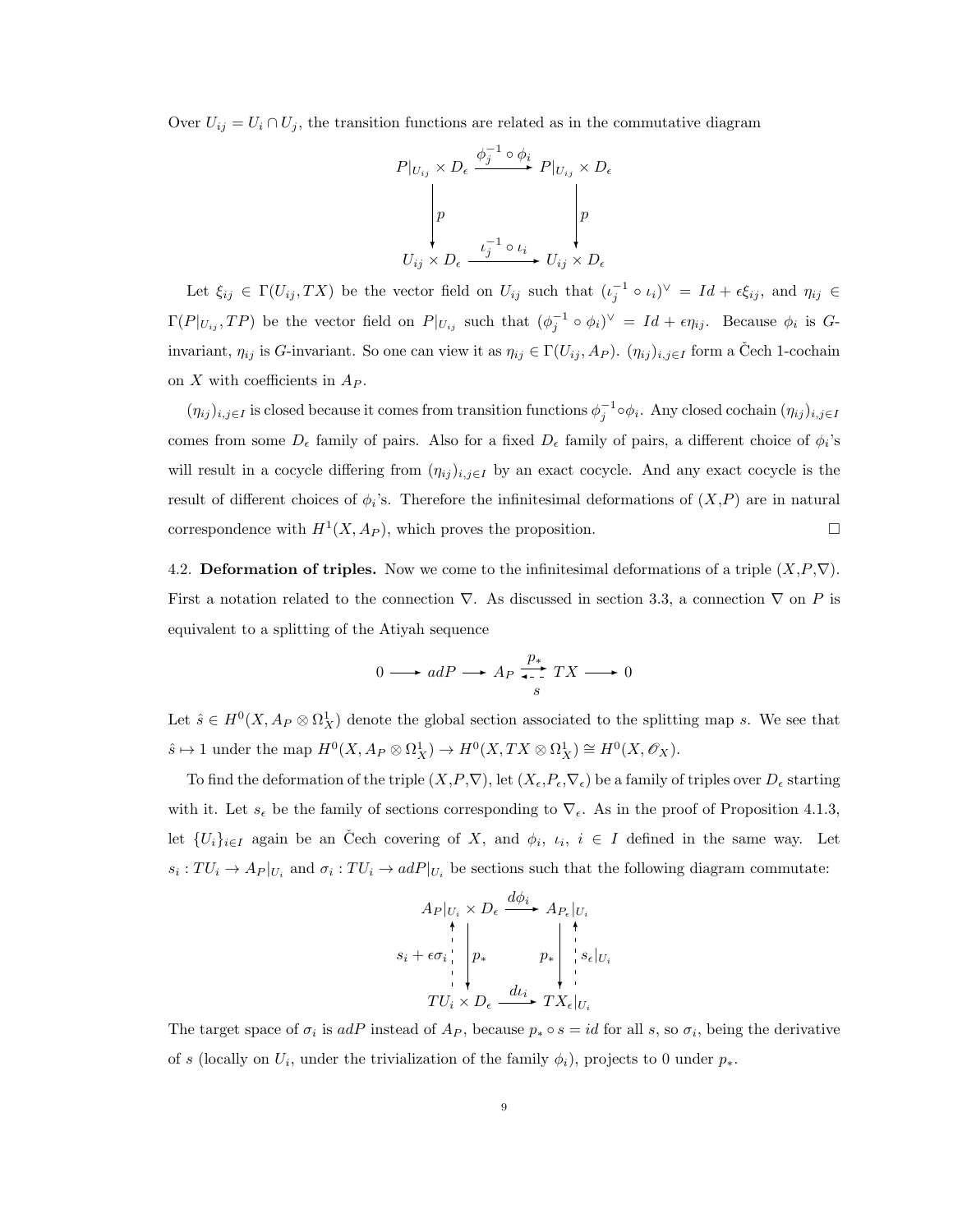A deformation of the triple should contain the information about the deformation of the pair  $(X, P)$  as well as the deformation of  $\nabla$ . So the data associated to the infinitesimal family  $(X_{\epsilon}, P_{\epsilon}, \nabla_{\epsilon})$ should be the pair:

$$
(\eta_{ij})_{i,j\in I},(\sigma_i)_{i\in I}
$$

where  $(\eta_{ij})_{i,j\in I}$  is defined in section 4.1.3 and shown to characterize the deformation of the pair  $(X, P)$ , and  $(\sigma_i)_{i \in I}$  describe the deformation of  $\nabla$ .

The data  $((\eta_{ij})_{i,j\in I},(\sigma_i)_{i\in I})$  looks like a 1-cocycle in defining the hypercohomology of some complex of sheaves. Recall that the tangent space to  $Higgs_X$  at a point  $(P, \theta)$  is  $\mathbb{H}^1(X, adP \xrightarrow{[ \theta] }$  $adP\otimes \Omega^1_X$ ). We will prove an analogous result about the tangent spaces to  $\mathscr Com$ .

On  $U_{ij}$ , the transition relations are expressed in the following diagram:

A<sup>P</sup> |<sup>U</sup>ij × D d(φ −1 j ◦ <sup>φ</sup>i)✲ <sup>A</sup><sup>P</sup> <sup>|</sup>Uij <sup>×</sup> <sup>D</sup> T Uij × D s<sup>i</sup> + σ<sup>i</sup> ✻ p∗ ❄ <sup>d</sup>(<sup>ι</sup> −1 j ◦ <sup>ι</sup>i)✲ T Uij <sup>×</sup> <sup>D</sup> p∗ ❄ s<sup>j</sup> + σ<sup>j</sup> ✻

Since  $(\iota_j^{-1} \circ \iota_i)^\vee = Id + \epsilon \xi_{ij}$  and  $(\phi_j^{-1} \circ \phi_i)^\vee = Id + \epsilon \eta_{ij}$ , we can write down the two horizontal maps more explicitly.  $\forall Y + \epsilon Y_1 \in TU_{ij} \times D_{\epsilon}$ , its image  $Y' + \epsilon Y'_1$  under  $d(\iota_j^{-1} \circ \iota_i)$  is determined by: for any function  $f$  on  $U_{ij}$ ,

$$
(Y' + \epsilon Y'_1)(f) = (I + \epsilon \xi_{ij})(Y + \epsilon Y_1)(I - \epsilon \xi_{ij})(f)
$$

After simplification we get  $Y' = Y, Y_1' = Y_1 + [\xi_{ij}, Y]$ , where the bracket is the Lie bracket of vector fields on  $U_{ij}$ . Similarly  $\forall Z + \epsilon Z_1 \in A_P |_{U_{ij}} \times D_{\epsilon}$  (by section 3.1 it can be viewed as a G-invariant vector field on  $P|_{U_{ij}}$ , we get  $d(\phi_j^{-1} \circ \phi_i)(Z + \epsilon Z_1) = Z + \epsilon (Z_1 + [\eta_{ij}, Z])$ , where the bracket is the Lie bracket of (G-invariant) vector fields on  $P|_{U_{ij}}$ .

The diagram is commutative, i.e.  $\forall Y + \epsilon Y_1 \in TU_{ij} \times D_{\epsilon}$ 

$$
d(\phi_j^{-1} \circ \phi_i) \circ (s_i + \epsilon \sigma_i)(Y + \epsilon Y_1) = (s_j + \epsilon \sigma_j) \circ d(\iota_j^{-1} \circ \iota_i)(Y + \epsilon Y_1)
$$

After simplification we get

$$
s_i(Y) = s_j(Y)
$$

(2) 
$$
(\sigma_j - \sigma_i)(Y) = [\eta_{ij}, s_i(Y)] - s_j([\xi_{ij}, Y])
$$

So if we use  $\hat{\sigma}_i \in H^0(X, adP \otimes \Omega^1_X)$  to denote the global section associated to  $\sigma_i$ , the pair

$$
((\eta_{ij})_{i,j\in I},(\hat{\sigma}_i)_{i\in I})
$$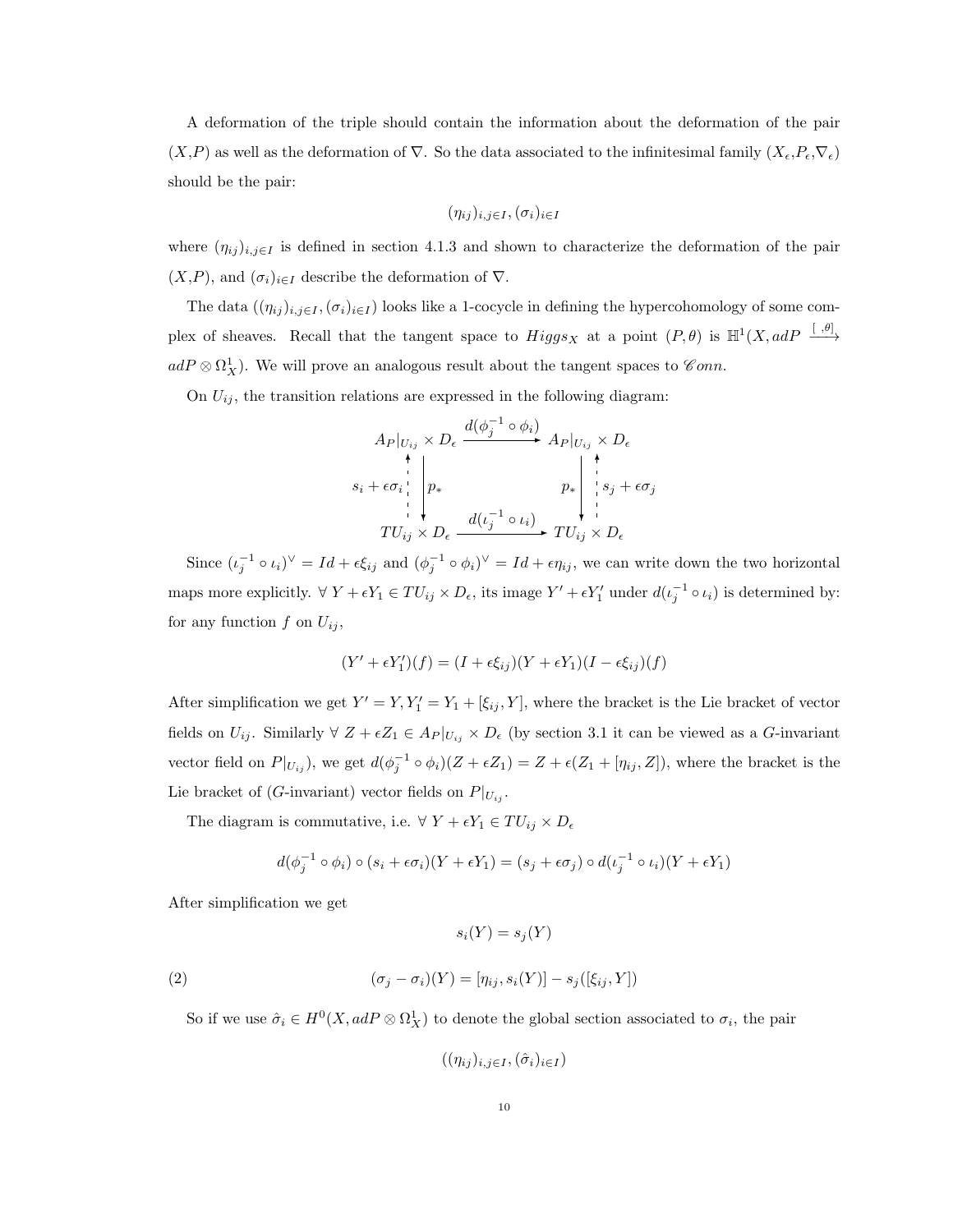is a hyper Čech 1-cochain on  $X$  with coefficients in

$$
A_P \xrightarrow{[~,{\hat s}]} adP \otimes \Omega^1_X
$$

where the map  $[ ,\hat{s} ]$  is defined as: if  $\hat{s} = s' \otimes \omega$ , where  $s' \in H^0(X, Ap), \omega \in H^0(X, \Omega_X^1)$ , then  $[ \ , \hat{s}] := [ \ , s'] \otimes \omega - s' \otimes [p_*( \ ) , \omega].$ 

**Proposition 4.2.1.**  $T_{(X,P,\nabla)}$  Conn is naturally isomorphic to  $\mathbb{H}^1(X, A_P \xrightarrow{[S], \delta]} adP \otimes \Omega^1_X)$ .

*Proof.* To any  $D_{\epsilon}$  family of triples  $(X_{\epsilon},P_{\epsilon},\nabla_{\epsilon})$  is associated a hyper 1-cochain  $((\eta_{ij})_{i,j\in I},(\hat{\sigma}_i)_{i\in I})$  by the above discussion. It is closed because of three facts: first,  $(\eta_{ij})_{i,j\in I}$  is a closed Cech 1-cochain with coefficients in  $A_P$  - it's closed again because it comes from the transition function  $\phi_j^{-1} \circ \phi_i$ ; second, because of (2); third, the complex  $A_P \xrightarrow{[S, \hat{s}]} adP \otimes \Omega^1_X$  has only two nonzero terms. These three facts imply that  $((\eta_{ij})_{i,j\in I},(\hat{\sigma}_i)_{i\in I})$  is closed. Any closed hyper 1-cochain comes from some  $D_{\epsilon}$  family of triples. Also for a fixed  $D_{\epsilon}$  family of triples, a different choice of the  $\phi_i$ 's will result in a hyper cocycle differing from  $((\eta_{ij})_{i,j\in I},(\hat{\sigma}_i)_{i\in I})$  by an exact hyper cocycle. And any exact hyper cocycle is the result of different choices of the  $\phi_i$ 's. Therefore the infinitesimal deformations of  $(X, P, \nabla)$  are in natural correspondence with  $\mathbb{H}^1(X, A_P \xrightarrow{[S, \delta]} adP \otimes \Omega^1_X)$ , which is what we need to prove.

4.3. **Tangent spaces to**  $\lambda \mathcal{C}$  onn. Let  $\lambda \in \mathbb{C}$  be a fixed complex number. For the moduli space  $\lambda\mathscr{C}$ *onn* of triples  $(X,\mathcal{P},\nabla_\lambda)$  where  $\nabla_\lambda$  is a  $\lambda$ -connection, the statement about its tangent spaces is completely analogous to that when  $\lambda = 1$ .

For a  $\lambda$ -connection  $\nabla_{\lambda}$  on  $P$ ,  $\lambda \neq 0$ ,  $\frac{1}{\lambda} \nabla_{\lambda}$  is an ordinary connection, therefore corresponds to a splitting  $s_{\frac{1}{\lambda}\nabla_{\lambda}}$  of the Atiyah sequence of P. Let  $s_{\lambda} = \lambda \cdot s_{\frac{1}{\lambda}\nabla_{\lambda}}$ , so  $s_{\lambda}$  is a " $\lambda$ -splitting" of the Atiyah sequence of P, i.e.  $p_* \circ s_\lambda = \lambda \cdot id_{TX}$ . Therefore to any  $\lambda$ -connection  $\nabla_\lambda(\lambda \neq 0)$  is associated a λ-splitting of the Atiyah bundle. Notice that this is true for  $\lambda = 0$  as well, as a 0-splitting of the Atiyah bundle of P is exactly a Higgs field on P.

Let  $\hat{s}_{\lambda} \in H^0(X, A_P \otimes \Omega^1_X)$  be the global section associated to  $s_{\lambda}$ , we see  $\hat{s}_{\lambda} \mapsto \lambda$  under the map  $H^0(X, A_P \otimes \Omega^1_X) \to H^0(X, TX \otimes \Omega^1_X) \cong H^0(X, \mathscr{O}_X)$ . The arguments in the last subsection can be repeated with slight changes (replace 1 by  $\lambda$  at appropriate places) to give the following statement.

**Proposition 4.3.1.**  $T_{(X,P,\nabla_\lambda)}\lambda \mathscr{C}$  onn is naturally isomorphic to  $\mathbb{H}^1(X, A_P \xrightarrow{[.,\hat{s}_\lambda]} adP \otimes \Omega^1_X)$ ,  $\forall \lambda \in$  $\mathbb C$ 

**Remark.** When  $\lambda = 0$ , the result agrees with the previous results about tangent spaces to the Higgs moduli space.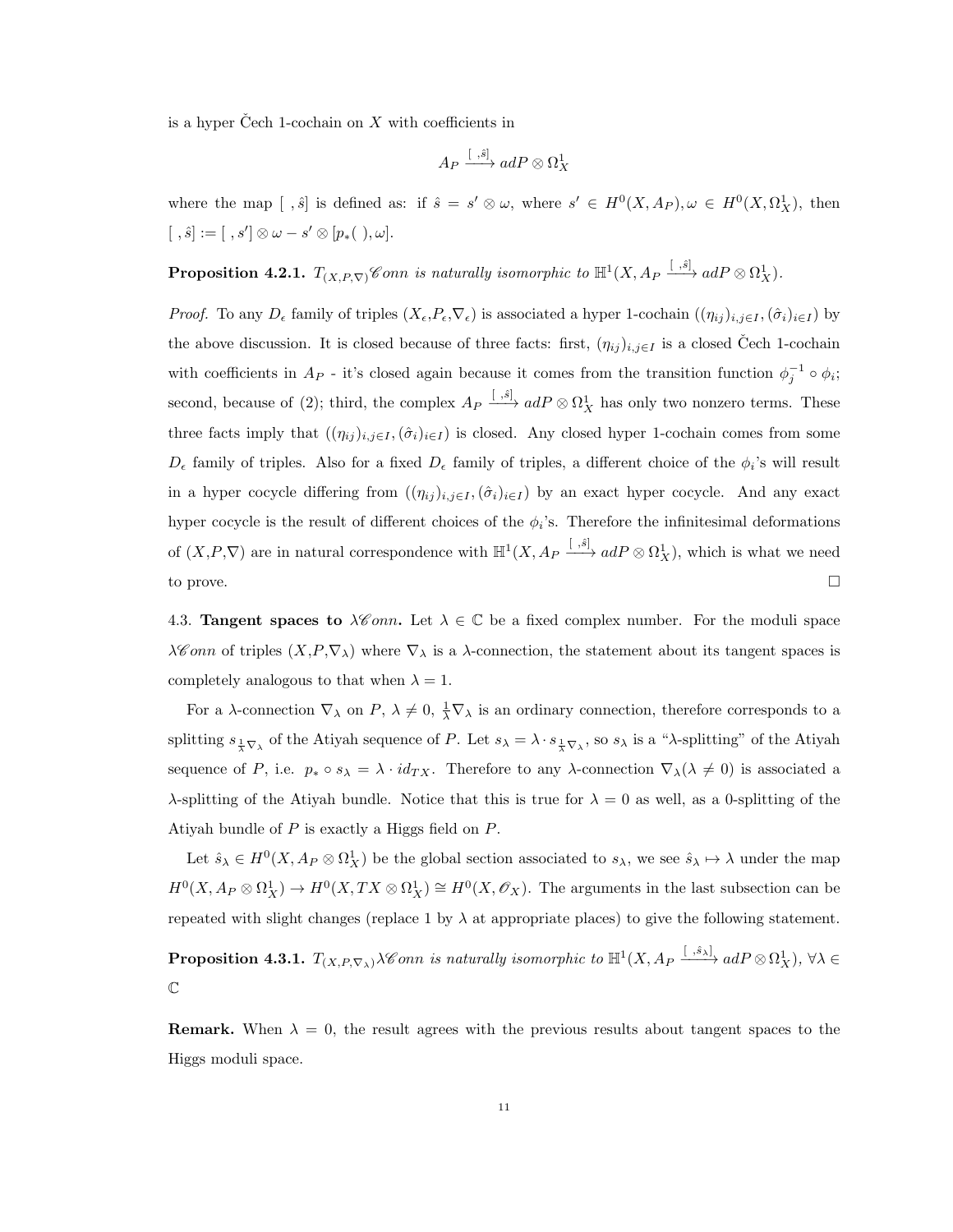#### 5. isomonodromy vector field

The nonabelian Gauss-Manin connection on  $\mathscr{C}onn \to \mathscr{M}_q$  is the isomonodromy flow. The local trivialization of  $\mathscr Com \to \mathscr M_g$  given by the flow induces a lifting of tangent vectors  $L : T_X \mathscr M_g \to$  $T_{(X,P,\nabla)}$ Conn. We have identified these tangent spaces as (hyper)cohomology spaces in the last section, now we will write down the map  $L$  as a map of cohomology spaces. We start with a useful fact about an isomonodromy family of connections.

5.1. Universal connection of an isomonodromy family. In [5] Inaba et al. constructed the moduli space of triples  $(X, P, \nabla)$ , and a universal G-bundle on the universal curve with a universal connection. Though they did it for a special case(rank 2 parabolic vector bundle on  $\mathbb{P}^1$  with 4 points), the more general case can be done similarly. The universal connection, when restricted to an isomonodromy family of triples, has the following important property.

**Proposition.** If  $(X_t, P_t, \nabla_t)$  is an isomonodromy family of triples over a complex line  $D = Spec(\mathbb{C}[t]),$ then the restriction of the universal connection on  $P_t$  (viewed as a G-bundle over the total space of  $X_t$ ) is flat.

Proof. If we only look at the underlying differentiable structure, the isomonodromy family over  $D = \mathbb{C}[t]$  is a trivial family of triples. The trivial family structure gives a flat connection on  $P_t$ , which must be equal to the restriction of the universal connection on  $P_t$  since they are equal on each fiber of the family.  $\Box$ 

5.2. Isomonodromy lifting of tangent vectors. For  $\forall \lambda \in \mathbb{C}$ , let  $\pi_{\lambda}$  be the projection:

$$
\pi_{\lambda} : \lambda \mathscr{C}onn \to \mathscr{M}_g
$$

$$
(X, P, \nabla_{\lambda}) \mapsto X
$$

From the proof of Proposition 4.1.3 and the discussions in front of Proposition 4.2.1 it is not hard to see that the differential of  $\pi_{\lambda}$ 

 $\overline{r}$   $\overline{s}$  1

$$
T_{(X,P,\nabla_X)}\lambda \mathscr{C}onn \cong \mathbb{H}^1(X, A_P \xrightarrow{[S_X]} adP \otimes \Omega_X^1)
$$
  

$$
\pi_{\lambda *}
$$
  

$$
T_X \mathscr{M}_g \cong H^1(X,TX) \cong \mathbb{H}^1(X,TX \to 0)
$$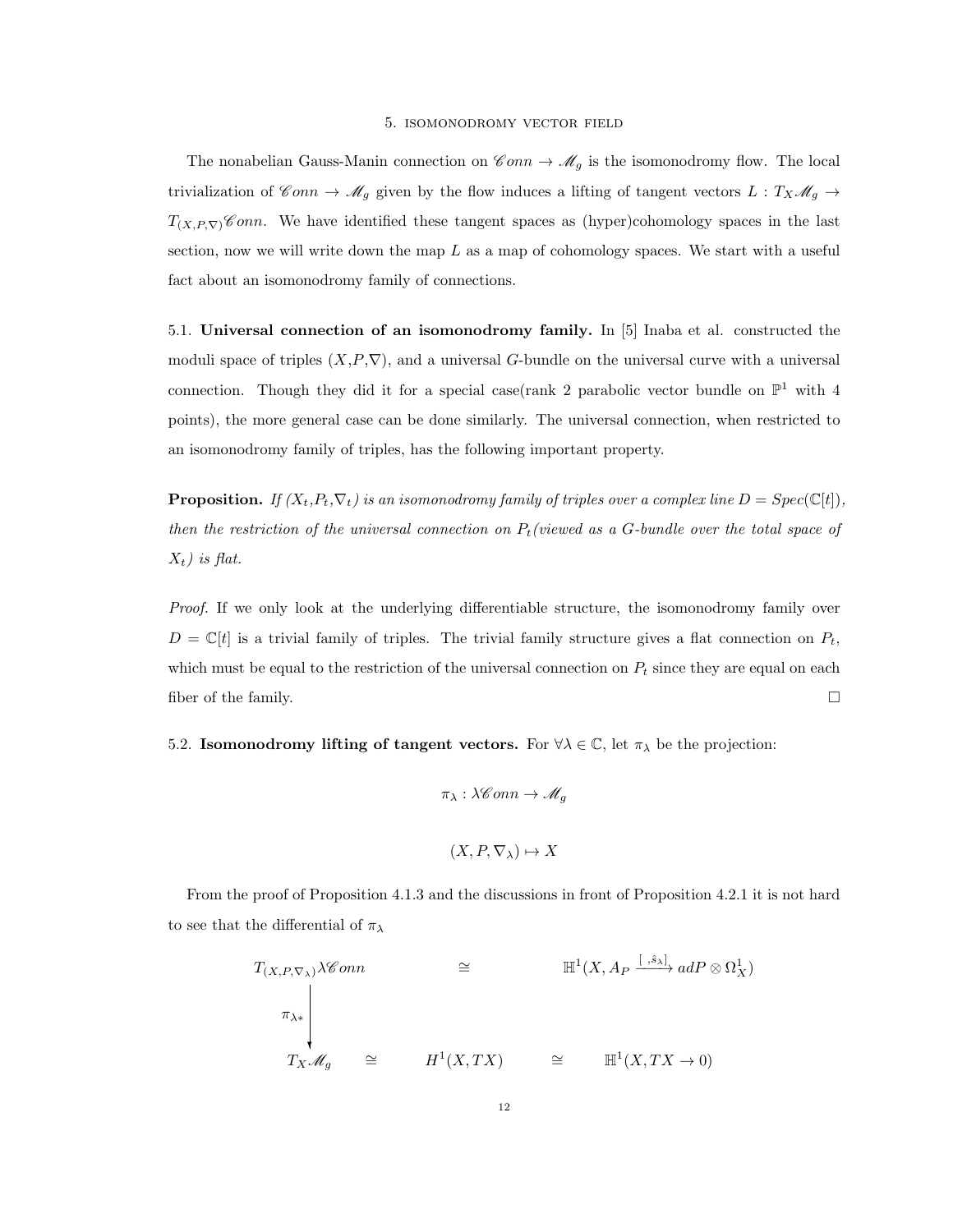is induced from the map  $(p_*, 0)$  of complexes of sheaves



The lifting of tangent vectors induced from the isomonodromy flow is a splitting of the map  $\pi_{1*}$ 

$$
T_{(X,P,\nabla)} \mathscr{C} \text{ on } n \cong \mathbb{H}^1(X, A_P \xrightarrow{[.\, \hat{s}]} adP \otimes \Omega^1_X)
$$
  
\n
$$
\pi_{1*} \downarrow \downarrow \qquad \qquad \vdots
$$
  
\n
$$
T_X \mathscr{M}_g \cong \mathbb{H}^1(X, TX \to 0)
$$

Notice that the splitting map  $s: TX \to A_P$  associated to  $\nabla$  gives a map of the complexes



The diagram is commutative because  $\left[\right, \hat{s} \right] \circ s$  is basically bracketing  $\hat{s}$  with itself and therefore equal to 0. The map of complexes  $(s, 0)$  is obviously a splitting of the map  $(p_*, 0)$ .

The map  $(s, 0)$  of the complexes of sheaves induce a map on the first hypercohomology, which we denote as  $H^1(s)$ .

**Proposition 5.2.1.** The isomonodromy lifting  $L$  is equal to

$$
H^1(s): H^1(X, TX) \longrightarrow \mathbb{H}^1(X, A_P \xrightarrow{[s, s]} adP \otimes \Omega^1_X)
$$

*Proof.* At a point  $(X, P, \nabla)$  of Conn, let  $(X_{\epsilon}, P_{\epsilon}, \nabla_{\epsilon})$  be an isomonodromy family of triples over  $D_{\epsilon}$ starting with it. Again let  $\{U_i\}_{i\in I}$  be an Čech covering of X.

Over  $U_i$ , Let

$$
\tau_{i,\epsilon}: X_{\epsilon}|_{U_i} \times F \to P_{\epsilon}|_{U_i}
$$

be the trivialization of  $P_{\epsilon}|_{U_i}$  over  $X_{\epsilon}|_{U_i}$  determined by the flat universal connection (see section 5.1) on  $P_{\epsilon}|_{U_i}$ , and  $\tau_i$  be its restriction at  $\epsilon = 0$ .

Let

$$
\iota_i: U_i \times D_{\epsilon} \to X_{\epsilon}|_{U_i}
$$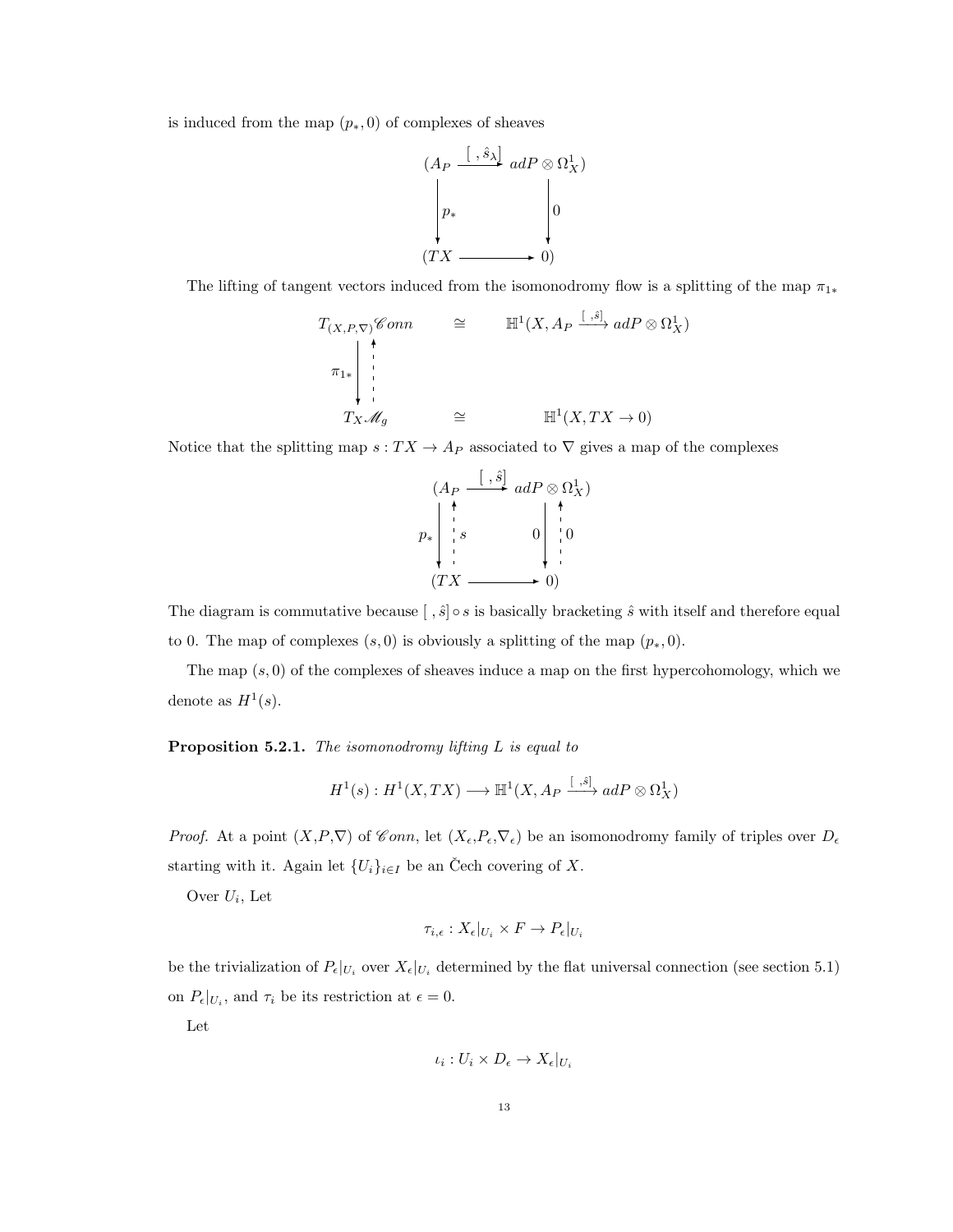be an isomorphism and define

$$
\phi_i: P|_{U_i} \times D_{\epsilon} \to P_{\epsilon}|_{U_i}
$$

as the composition

$$
P|_{U_i} \times D_{\epsilon} \xrightarrow{(\tau_i^{-1}, id_{D_{\epsilon}})} U_i \times D_{\epsilon} \times F \xrightarrow{( \iota_i, id_F) } X_{\epsilon}|_{U_i} \times F \xrightarrow{\tau_{i,\epsilon}} P_{\epsilon}|_{U_i}
$$

Let  $\xi_{ij}$ ,  $\eta_{ij}$ ,  $s_{\epsilon}$ ,  $s_i$  and  $\sigma_i$  be all defined as before in the proofs of proposition 4.1.3 and section 4.2. Notice that since the local trivializations of the G-bundles are canonically given by the flat universal connection,  $\tau_{i,\epsilon}$  and  $\tau_{j,\epsilon}$  agree on  $U_{ij}$ , i.e. on  $U_{ij}$ 

$$
\tau_{i,\epsilon} = \tau_{j,\epsilon}
$$

$$
\tau_i = \tau_j
$$

Therefore over  $U_{ij}$ , the transition map  $\phi_j^{-1} \circ \phi_i$  fits in the diagram

$$
U_{ij} \times F \times D_{\epsilon} \xrightarrow{\left(\iota_{j}^{-1} \circ \iota_{i}, id_{F}\right)} U_{ij} \times F \times D_{\epsilon}
$$

$$
\cong \left| \begin{array}{ccc} (\tau_{i}^{-1}, id_{D_{\epsilon}}) & \cong \\ (\tau_{i}^{-1}, id_{D_{\epsilon}}) & \cong \\ \end{array} \right| \left(\tau_{j}^{-1}, id_{D_{\epsilon}}\right)
$$

$$
P|_{U_{ij}} \times D_{\epsilon} \xrightarrow{\phi_{j}^{-1} \circ \phi_{i}} P|_{U_{ij}} \times D_{\epsilon}
$$

In another word with the local trivializations  $(\tau_i^{-1}, id_{D_\epsilon})$  and  $(\tau_j^{-1}, id_{D_\epsilon})$ , the transition map  $\phi_j^{-1} \circ \phi_i$ corresponds to  $(\iota_j^{-1} \circ \iota_i, id_F)$ . Let  $(\phi_j^{-1} \circ \phi_i)'$  and  $\eta'_{ij}$  be  $(\phi_j^{-1} \circ \phi_i)$  and  $\eta_{ij}$  under the local trivializations, then

$$
(\phi_j^{-1} \circ \phi_i)' = (\iota_j^{-1} \circ \iota_i, id_F)
$$

and therefore

$$
Id + \epsilon \eta'_{ij} = (Id + \epsilon \xi_{ij}, Id_F)
$$

Comparing the coefficients of  $\epsilon$  we get

$$
\eta'_{ij} = (\xi_{ij}, 0)
$$

According to the last paragraph in section 3.3, we see this means precisely that  $\eta_{ij} = s(\xi_{ij})$ .

With  $\phi_i : P|_{U_i} \times D_{\epsilon} \to P_{\epsilon}|_{U_i}$  defined as above,  $s_{\epsilon}|_{U_i} : TX_{\epsilon}|_{U_i} \to A_{P_{\epsilon}}|_{U_i}$  correspond to the section  $s_i: TU_i \times D_{\epsilon} \to A_P|_{U_i} \times D_{\epsilon}$  constant along  $D_{\epsilon}$ , i.e.  $\sigma_i = 0$ .

Therefore  $\hat{\sigma}_i = 0$ , and the pair

$$
(\eta_{ij})_{i,j\in I},(\hat{\sigma}_i)_{i\in I}
$$

is exactly the hyper 1-cocycle which is the image of  $(\xi_{ij}, 0)$  under the map  $H^1(s)$ , which finishes the  $\Box$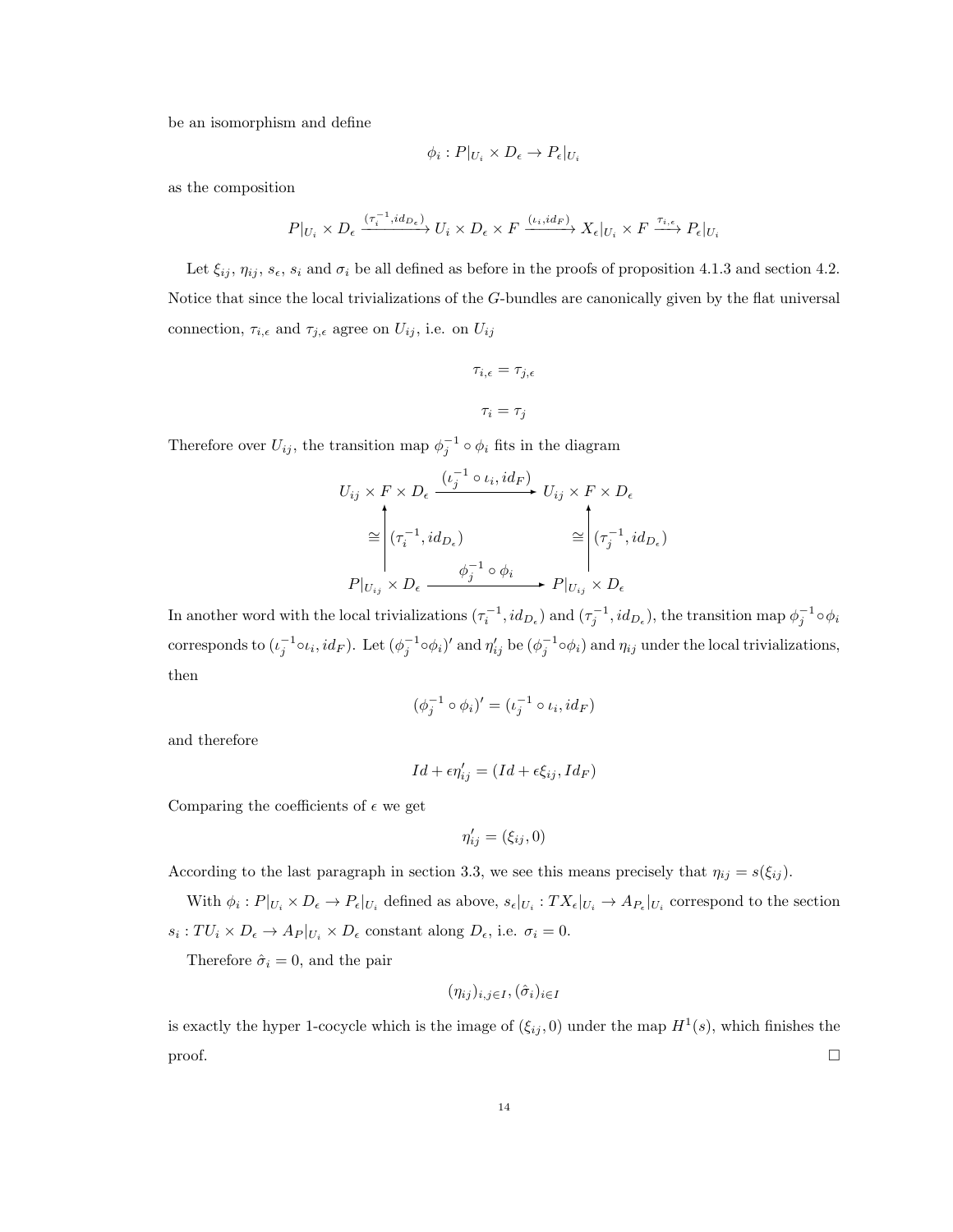#### 6. extended isomonodromy lifting

The associated lifting  $L_\lambda$  is obtained by extending the isomonodromy lifting L to  $\lambda \mathscr{C}$ *onn*  $\rightarrow \mathscr{M}_g$ by the  $\mathbb{C}^*$ -action, and multiplying by  $\lambda$ . For a fixed  $\lambda$ ,  $\lambda \neq 0$ , the  $\mathbb{C}^*$ -action gives an isomorphism

$$
\mathscr{C}onn \leftrightarrow \lambda \mathscr{C}onn
$$

$$
\nabla \leftrightarrow \lambda \cdot \nabla
$$

The induced lifting on  $\lambda \mathscr{C}onn \to \mathscr{M}_g$  by L via the isomorphism, called the extended isomonodromy lifting, can be written very similarly as  $L$ . In the same way that the splitting map s associated to a connection  $\nabla$  induces a map  $H^1(s)$  of hypercohomologies, the  $\lambda$ -splitting map  $s_\lambda$  associated to a  $\lambda$ -connection  $\nabla_{\lambda}$  induces a map of the corresponding hypercohomology spaces, which will be denoted as  $H^1(s_\lambda)$ .

**Proposition 6.1.** The extended isomonodromy lifting of tangent vector on  $\lambda \mathscr{C}$  on  $\lambda \mathscr{A}_g$  is given by:

$$
\frac{1}{\lambda}H^1(s_{\lambda}): H^1(X,TX) \longrightarrow \mathbb{H}^1(X, A_P \xrightarrow{[ , \hat{s}_{\lambda} ]} adP \otimes \Omega^1_X)
$$

*Proof.* Since the map of moduli spaces is  $\nabla \mapsto \lambda \cdot \nabla$  (or  $s \mapsto \lambda s$ ,  $\hat{s} \mapsto \lambda \hat{s}$ ), the induced map on the tangent spaces  $T_{(X,P,\nabla)}$ Conn  $\to T_{(X,P,\lambda \nabla)}\lambda$ Conn is

$$
\mathbb{H}^{1}(X, A_{P} \xrightarrow{[ \ , \hat{s} ]} adP \otimes \Omega_{X}^{1}) \xrightarrow{H^{1}(id,\lambda)} \mathbb{H}^{1}(X, A_{P} \xrightarrow{[ \ , \lambda \hat{s} ]} adP \otimes \Omega_{X}^{1})
$$

where  $(id, \lambda)$  is the map of complexes of sheaves

$$
(A_P \xrightarrow{\left[\ , \hat{s}\right]} adP \otimes \Omega^1_X)
$$
  
id  

$$
(A_P \xrightarrow{\left[\ , \lambda \hat{s}\right]} adP \otimes \Omega^1_X)
$$

and  $H^1(id, \lambda)$  is the induced map on hypercohomology.

So to get the corresponding lifting on  $\lambda \mathscr{C}onn$ , i.e. to make the following diagram commutate, the vertical map on the right must be  $\frac{1}{\lambda}H^1(\lambda s)$ .

$$
\mathbb{H}^{1}(X, A_{P} \xrightarrow{[S, \delta]} adP \otimes \Omega_{X}^{1}) \xrightarrow{H^{1}(id, \lambda)} \mathbb{H}^{1}(X, A_{P} \xrightarrow{[S, \lambda \delta]} adP \otimes \Omega_{X}^{1})
$$
\n
$$
H^{1}(s) \xrightarrow{\frac{1}{\lambda} H^{1}(\lambda s)} H^{1}(X, TX) \xrightarrow{id} H^{1}(X, TX)
$$

 $\Box$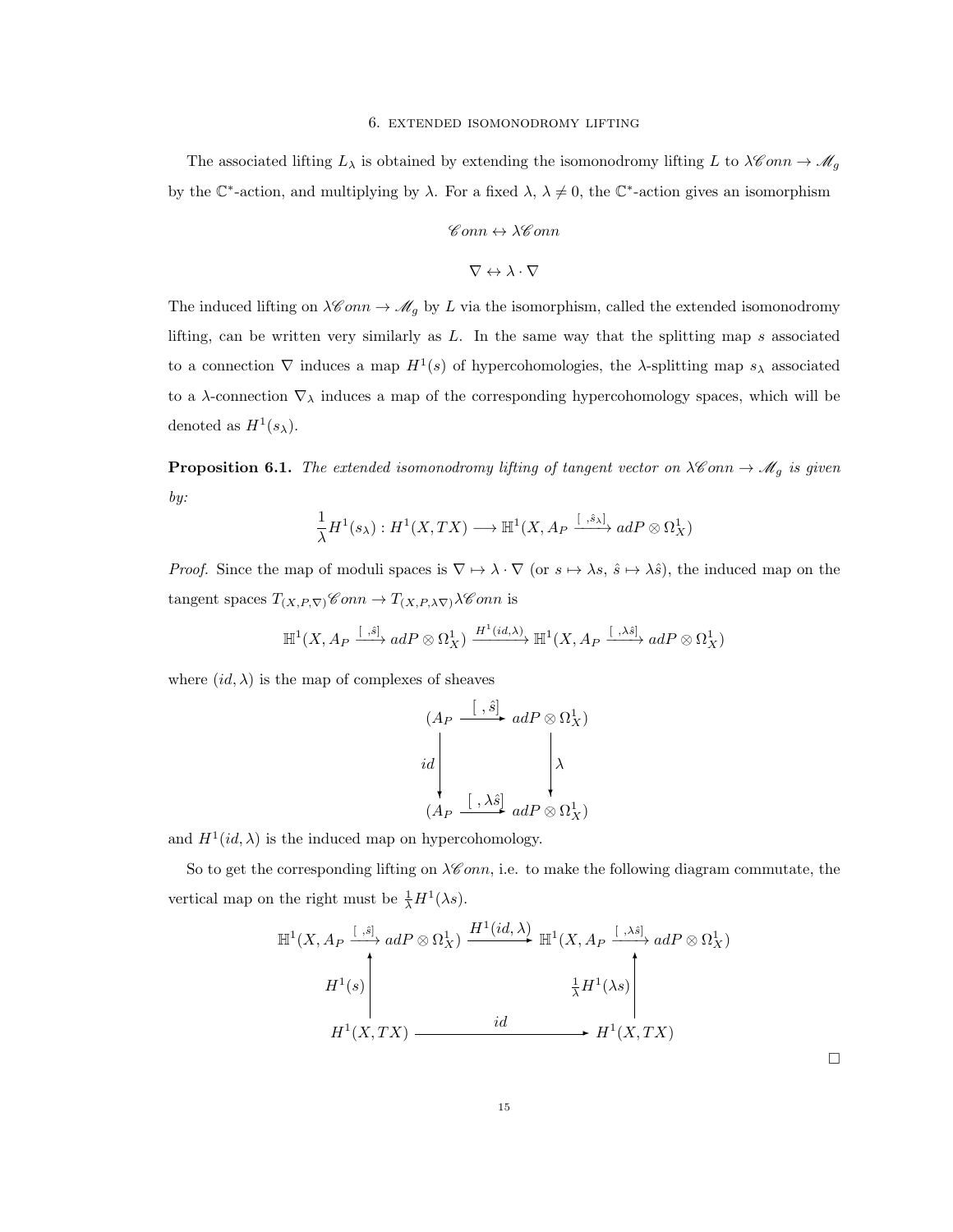Since  $L_\lambda$  is the extended isomonodromy lifting multiplied by  $\lambda$ ,  $L_\lambda = H^1(s_\lambda)$ .  $L_\lambda$  is a  $\lambda$ -lifting of tangent vectors.

7. LIMIT LIFTING AT 
$$
\lambda = 0
$$

The continuous limit of  $L_\lambda$  at  $\lambda = 0$  is a 0-lifting  $L_0 : T_X \mathcal{M}_g \to T_{(X,P,\nabla_0)} \mathcal{H}iggs$ . Since  $L_\lambda =$  $H^1(s_\lambda)$ , by continuity  $L_0$  is equal to

$$
H^1(s_0): H^1(X,TX) \longrightarrow \mathbb{H}^1(X, A_P \xrightarrow{[~, \hat{s}_0] } adP \otimes \Omega^1_X)
$$

where  $s_0$  is the 0-splitting of the Atiyah bundle of P associated to the 0-connection(or Higgs field)  $\nabla_0$  on P. Because  $\pi_{0*} \circ H^1(s_0) = 0$ , so in fact  $H^1(s_0)$  can be written as

$$
H^1(s_0) : H^1(X, TX) \longrightarrow \mathbb{H}^1(X, adP \xrightarrow{[ , \hat{s}_0 ]} adP \otimes \Omega^1_X)
$$

The images of a vector in  $\vec{t} \in T_X \mathscr{M}_g$  under  $H^1(s_0)$  form a vector field on the fiber  $Higgs_X$  of  $\pi_0$ .

Recall that the quadratic Hitchin map on  $Higgs_X$  is

$$
qh: Higgs_X \to H^0(X, \Omega^{\otimes 2})
$$
  

$$
(P, s_0) \mapsto \hat{s}_0, \hat{s}_0 >
$$

and its associated lifting of tangent vectors is

$$
L_{qh}: H^1(X, TX) \to \mathbb{H}^1(X, adP \xrightarrow{[ , \hat{s}_0 ]} adP \otimes \Omega^1_X)
$$
  

$$
f \mapsto H_{qh^*f}|_{(P, s_0)}
$$

The main theorem (Theorem 2.1) is that  $H^1(s_0)$  is equal to  $\frac{1}{2}L_{qh}$ . To prove it we need two lemmas. For the first lemma, Let  $((\eta_{ij})_{i,j\in I},(\hat{\sigma}_i)_{i\in I})$  be a representative of an arbitrary element  $v \in \mathbb{H}^1(X, adP \xrightarrow{[. \hat{s}_0]} adP \otimes \Omega^1_X)$ . Because on  $U_{ij}$ ,  $\langle \hat{s}_0, \hat{\sigma}_j - \hat{\sigma}_i \rangle = \langle \hat{s}_0, [\eta_{ij}, \hat{s}_0] \rangle = - \langle \hat{s}_0, [\eta_{ij}, \hat{s}_0] \rangle$  $[\hat{s}_0, \hat{s}_0], \eta_{ij} \geq 0$ , therefore

$$
\langle \hat s_0, \hat \sigma_i \rangle = \langle \hat s_0, \hat \sigma_j \rangle
$$

Let  $\langle \hat{s}_0, \hat{\sigma} \rangle \in H^0(X, \Omega^{\otimes 2})$  denote the resulting global quadratic differential form.

Lemma 7.1. Using the above notations, the differential of the map qh is equal to:

$$
qh_* : \mathbb{H}^1(X, adP \xrightarrow{[~, \hat{s}_0] } adP \otimes \Omega^1_X) \to H^0(X, \Omega^{\otimes 2})
$$
  

$$
v \mapsto 2 < \hat{s}_0, \hat{\sigma} >
$$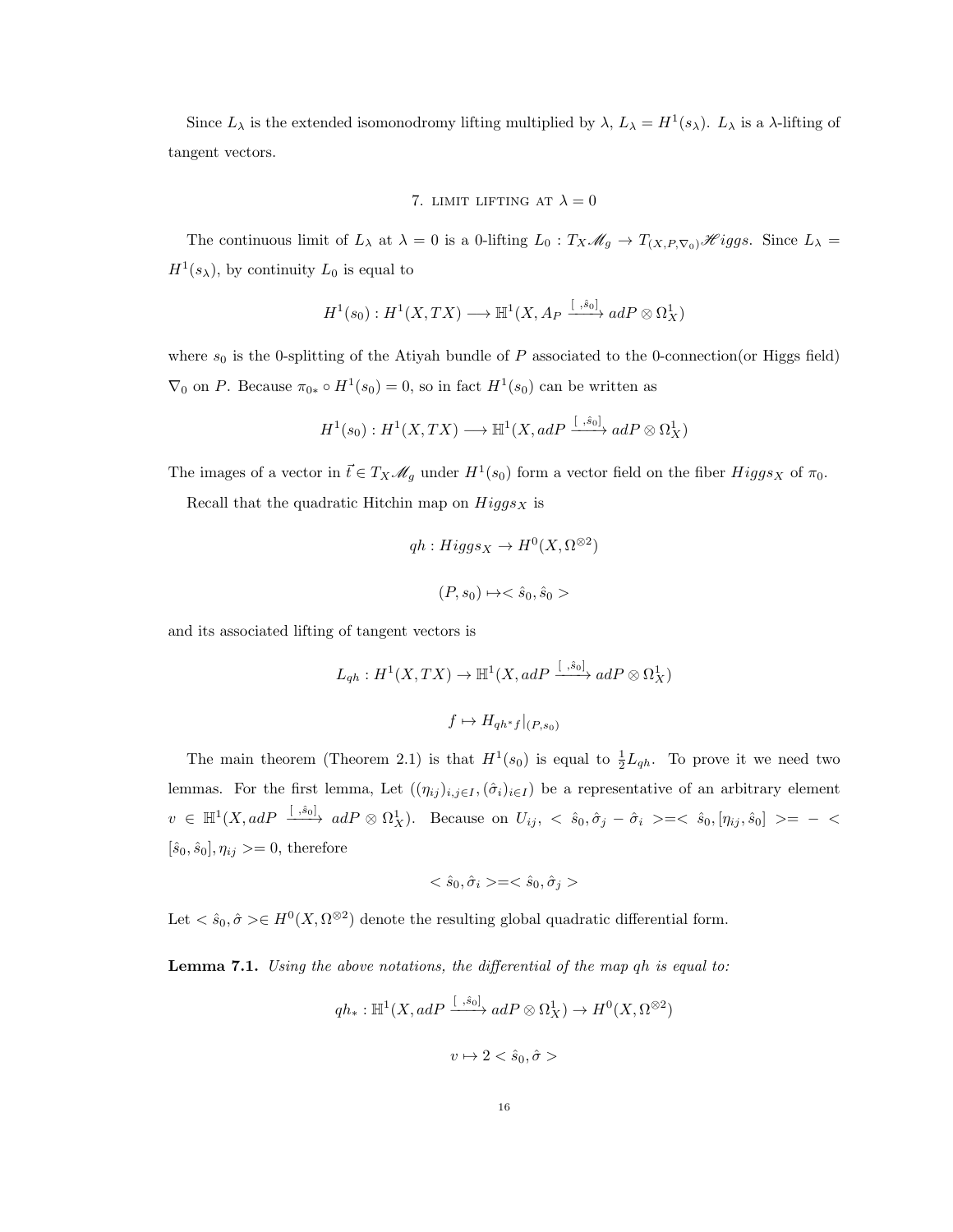*Proof.* Let  $\{U_i\}_{i\in I}$  be the Čech covering of the curve  $X, (P_{\epsilon}, s_{\epsilon})$  the family of Higgs bundles over  $D_{\epsilon}$  that correspond to v, i.e. for some  $\phi_i : P|_{U_i} \times D_{\epsilon} \to P_{\epsilon}|_{U_i}$ , some  $s_i : TU_i \to adP|_{U_i}$  and the given  $\sigma_i: TU_i \to adP|_{U_i}$ , the diagram

$$
adP|_{U_i} \times D_{\epsilon} \xrightarrow{d\phi_i} adP_{\epsilon}|_{U_i}
$$
\n
$$
s_i + \epsilon \sigma_i \bigg|_{U_i} p_* \qquad p_* \bigg|_{U_i} \bigg|_{S_{\epsilon}|_{U_i}}
$$
\n
$$
TU_i \times D_{\epsilon} \xrightarrow{id} TU_i \times D_{\epsilon}
$$

is commutative. Because  $qh: (P_{\epsilon}, s_{\epsilon}) \mapsto \langle \hat{s}_{\epsilon}, \hat{s}_{\epsilon} \rangle$ , and that over  $U_i, \langle \hat{s}_{\epsilon}, \hat{s}_{\epsilon} \rangle = \langle \hat{s}_i + \epsilon \hat{\sigma}_i, \hat{s}_i + \hat{s}_{\epsilon} \rangle$  $\epsilon \hat{\sigma}_i \geq = \langle \hat{s}_i, \hat{s}_i \rangle + 2 \langle \hat{s}_i, \hat{\sigma}_i \rangle \epsilon, \text{ so } qh : (P_{\epsilon}, s_{\epsilon}) \mapsto \langle \hat{s}_0, \hat{s}_0 \rangle + 2 \langle \hat{s}_0, \hat{\sigma} \rangle \epsilon.$  Taking the coefficient of  $\epsilon$ , we see that  $q h_*$  maps v to  $2 < \hat{s}_0, \hat{\sigma} >$ .

For the second lemma, let  $\omega_H$  be the symplectic 2-form on  $Higgs_X$ ,  $((\eta_{ij})_{i,j\in I},(\hat{\sigma}_i)_{i\in I})$  and  $((\eta'_{ij})_{i,j\in I},(\hat{\sigma}'_i)_{i\in I})$  representatives of two vectors  $v, v' \in \mathbb{H}^1(X, adP \xrightarrow{[~, \hat{s}_0]} adP \otimes \Omega^1_X)$ .

**Lemma 7.2.** Let  $\int : H^1(X, \Omega_X^1) \to \mathbb{C}$  be the canonical map, then

$$
\omega_H(v, v') = \int (\eta_{ij} \sqcup \hat{\sigma}'_i + \eta'_{ij} \sqcup \hat{\sigma}_i)
$$

where  $\sqcup$  means the cup product  $\cup$  of Čech cochains composed with the Killing form <  $,$  >.

*Proof.* see [6] Proposition 7.12.

**Theorem.**  $H^1(s_0)$  is equal to  $\frac{1}{2}L_{qh}$ .

*Proof.*  $\forall f \in H^1(X,TX)$ , we want to show that  $L_{qh}(f) = 2H^1(s_0)(f)$ . Let  $((\eta'_{ij})_{i,j\in I}, (\hat{\sigma}'_i)_{i\in I})$  be a representative of an element  $v \in \mathbb{H}^1(X, adP \xrightarrow{[ , \hat{s}_0 ]} adP \otimes \Omega_X^1)$ . Using Lemma 7.1,

$$
\omega_H(L_{qh}(f), v) = d(qh^*f)(v) = df(qh_*v) = df(2 < \hat{s}_0, \sigma>) = f(2 < \hat{s}_0, \sigma>)
$$

Using Lemma 7.2,

$$
\omega_H(H^1(s_0)(f), v) = \omega_H((s_0(f), 0), (\eta_{ij}, \sigma_i)) = f(<\hat{s}_0, \sigma>)
$$

So  $L_{qh}(f) = 2H^1(s_0)(f)$ ,  $\forall f \in H^1(X, TX)$ . Therefore  $H^1(s_0) = \frac{1}{2}L_{qh}$ .